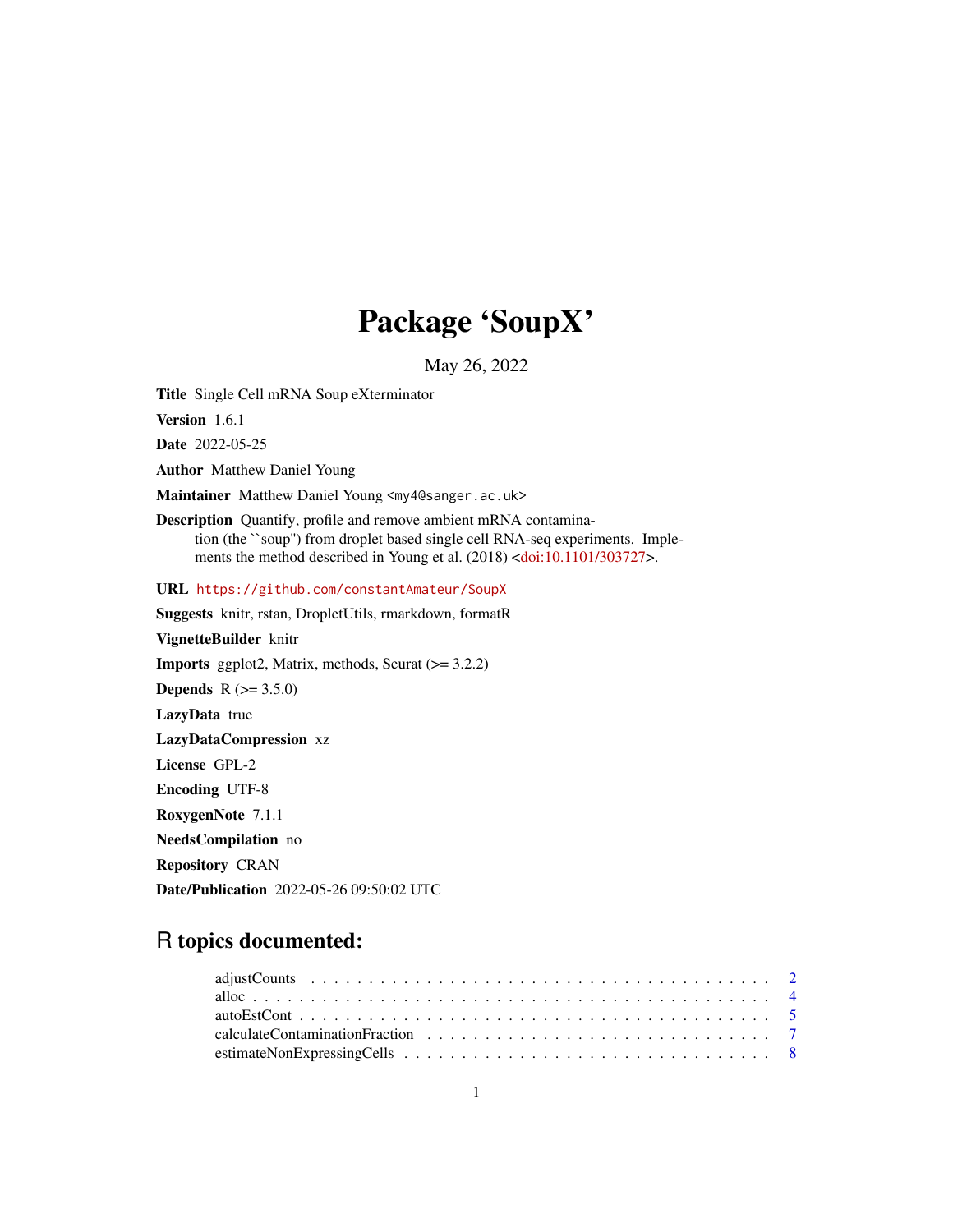<span id="page-1-0"></span>

| Index | <b>26</b> |
|-------|-----------|
|       |           |
|       |           |
|       |           |
|       |           |
|       |           |
|       |           |
|       |           |
|       |           |
|       |           |
|       |           |
|       |           |
|       |           |
|       |           |
|       |           |
|       |           |
|       |           |
|       |           |
|       |           |
|       |           |

<span id="page-1-1"></span>adjustCounts *Remove background contamination from count matrix*

# Description

After the level of background contamination has been estimated or specified for a channel, calculate the resulting corrected count matrix with background contamination removed.

# Usage

```
adjustCounts(
  sc,
  clusters = NULL,
 method = c("subtraction", "soupOnly", "multinomial"),
  roundToInt = FALSE,
 verbose = 1,
  tol = 0.001,
 pCut = 0.01,
  ...
\mathcal{L}
```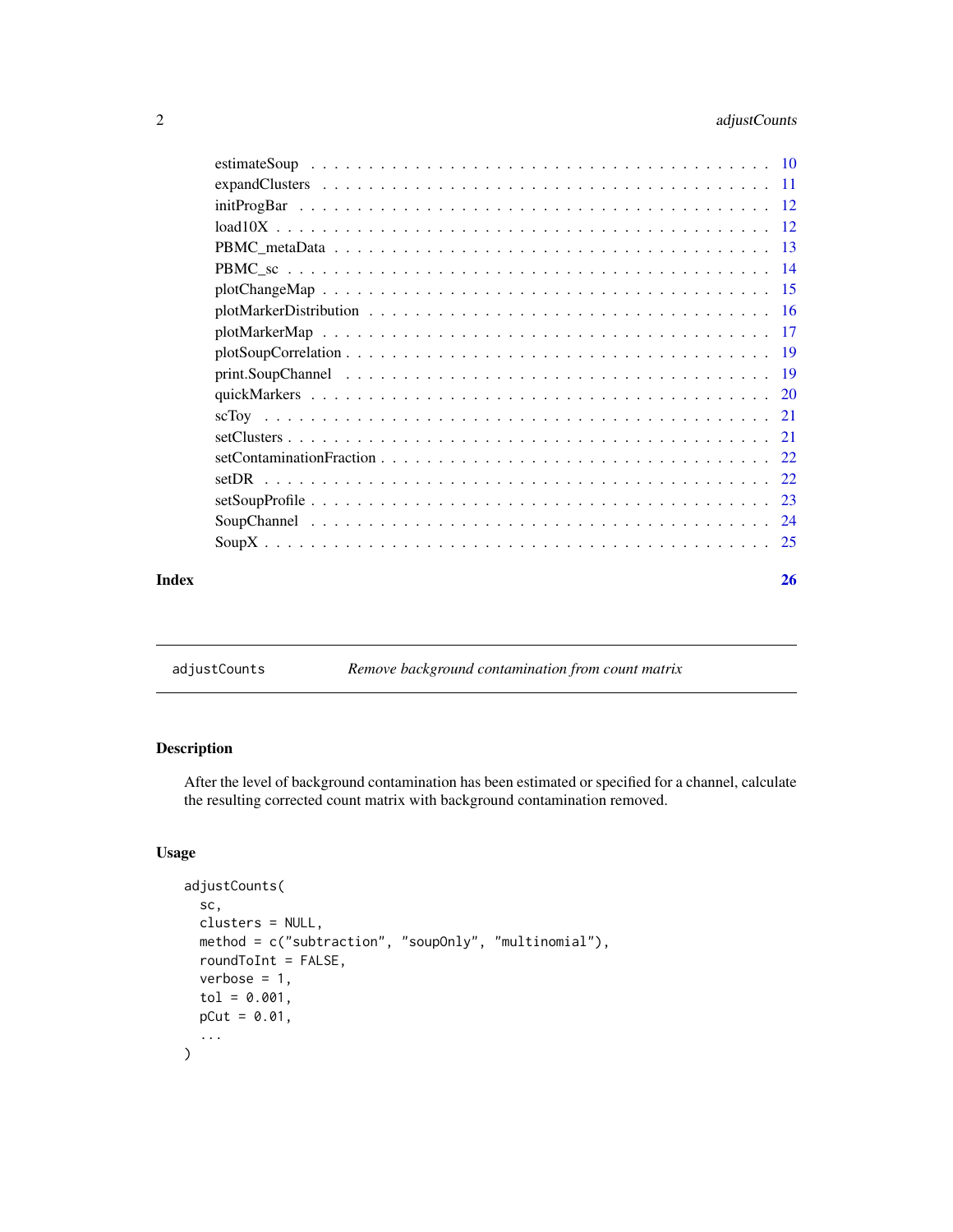# <span id="page-2-0"></span>adjustCounts 3

#### Arguments

| <b>SC</b>  | A SoupChannel object.                                                                                                            |  |
|------------|----------------------------------------------------------------------------------------------------------------------------------|--|
| clusters   | A vector of cluster IDs, named by cellIDs. If NULL clusters auto-loaded from<br>sc. If FALSE, no clusters are used. See details. |  |
| method     | Method to use for correction. See details. One of 'multinomial', 'soupOnly', or<br>'subtraction'                                 |  |
| roundToInt | Should the resulting matrix be rounded to integers?                                                                              |  |
| verbose    | Integer giving level of verbosity. $0 =$ silence, $1 =$ Basic information, $2 =$ Very<br>chatty, $3 =$ Debug.                    |  |
| tol        | Allowed deviation from expected number of soup counts. Don't change this.                                                        |  |
| pCut       | The p-value cut-off used when method='soup0nly'.                                                                                 |  |
| $\ddotsc$  | Passed to expandClusters.                                                                                                        |  |

#### Details

This essentially subtracts off the mean expected background counts for each gene, then redistributes any "unused" counts. A count is unused if its subtraction has no effect. For example, subtracting a count from a gene that has zero counts to begin with.

As expression data is highly sparse at the single cell level, it is highly recommended that clustering information be provided to allow the subtraction method to share information between cells. Without grouping cells into clusters, it is difficult (and usually impossible) to tell the difference between a count of 1 due to background contamination and a count of 1 due to endogenous expression. This ambiguity is removed at the cluster level where counts can be aggregated across cells. This information can then be propagated back to the individual cell level to provide a more accurate removal of contaminating counts.

To provide clustering information, either set clustering on the SoupChannel object with [setClusters](#page-20-1) or explicitly passing the clusters parameter.

If roundToInt=TRUE, this function will round the result to integers. That is, it will take the floor of the connected value and then round back up with probability equal to the fractional part of the number.

The method parameter controls how the removal of counts in performed. This should almost always be left at the default ('subtraction'), which iteratively subtracts counts from all genes as described above. The 'soupOnly' method will use a p-value based estimation procedure to identify those genes that can be confidently identified as having endogenous expression and removes everything else (described in greater detail below). Because this method either removes all or none of the expression for a gene in a cell, the correction procedure is much faster. Finally, the 'multinomial' method explicitly maximises the multinomial likelihood for each cell. This method gives essentially identical results as 'subtraction' and is considerably slower.

In greater detail, the 'soupOnly' method is done by sorting genes within each cell by their p-value under the null of the expected soup fraction using a Poisson model. So that genes that definitely do have a endogenous contribution are at the end of the list with  $p=0$ . Those genes for which there is poor evidence of endogenous cell expression are removed, until we have removed approximately nUMIs\*rho molecules. The cut-off to prevent removal of genes above nUMIs\*rho in each cell is achieved by calculating a separate p-value for the total number of counts removed to exceed nU-MIs\*rho, again using a Poisson model. The two p-values are combined using Fisher's method and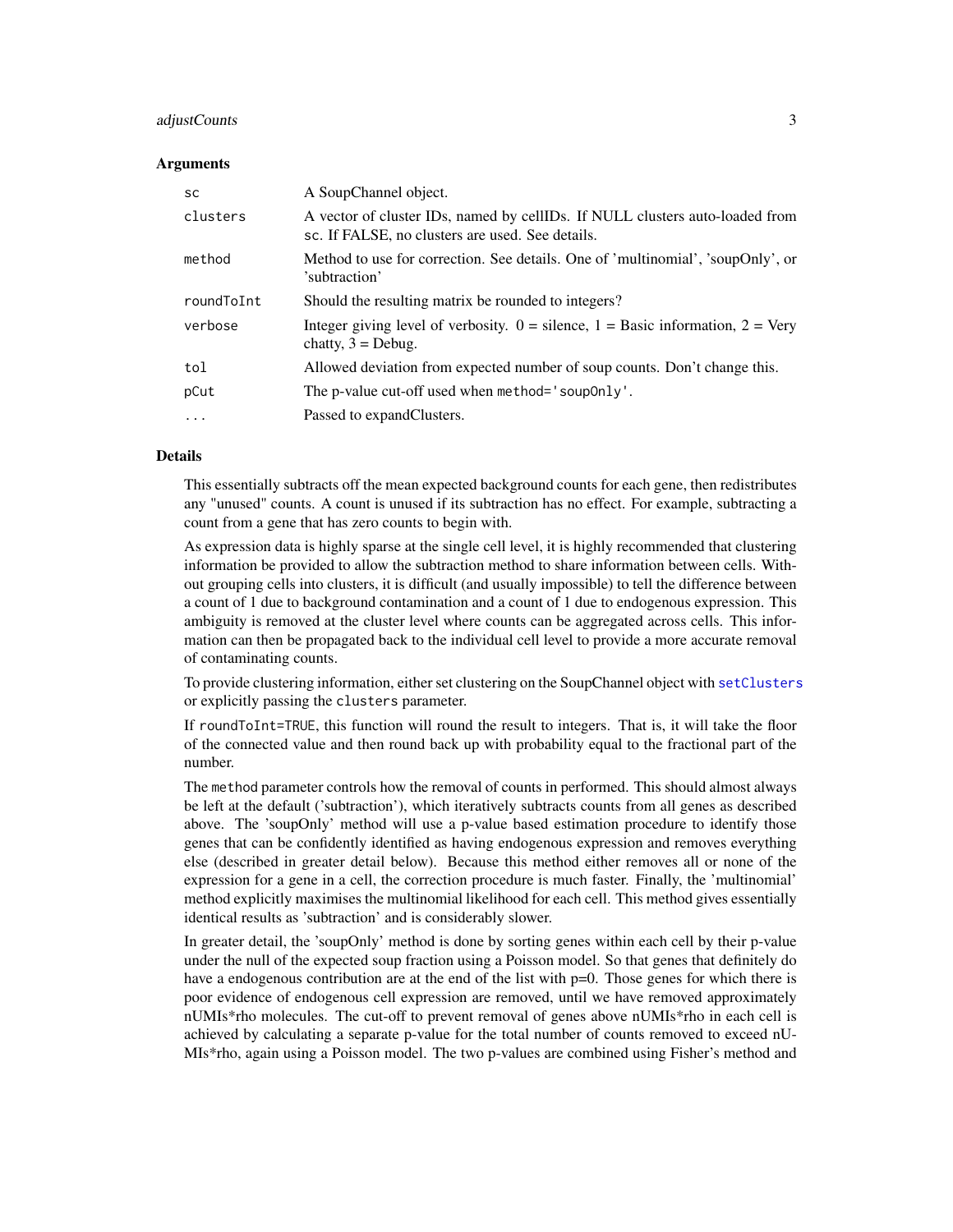the cut-off is applied to the resulting combined p-value calculated using a chi-squared distribution with 4 degrees of freedom.

#### Value

A modified version of the table of counts, with background contamination removed.

# Examples

```
out = adjustCounts(scToy)
#Return integer counts only
out = adjustCounts(scToy,roundToInt=TRUE)
```
alloc *Allocate values to "buckets" subject to weights and constraints*

#### Description

Allocates tgt of something to length(bucketLims) different "buckets" subject to the constraint that each bucket has a maximum value of bucketLims that cannot be exceeded. By default counts are distributed equally between buckets, but weights can be provided using ws to have the redistribution prefer certain buckets over others.

#### Usage

```
alloc(tgt, bucketLims, ws = rep(1/length(bucketLims), length(bucketLims)))
```
#### Arguments

| tgt        | Value to distribute between buckets.                                                   |  |
|------------|----------------------------------------------------------------------------------------|--|
| bucketLims | The maximum value that each bucket can take. Must be a vector of positive<br>values.   |  |
| WS         | Weights to be used for each bucket. Default value makes all buckets equally<br>likely. |  |

# Value

A vector of the same length as bucketLims containing values distributed into buckets.

<span id="page-3-0"></span>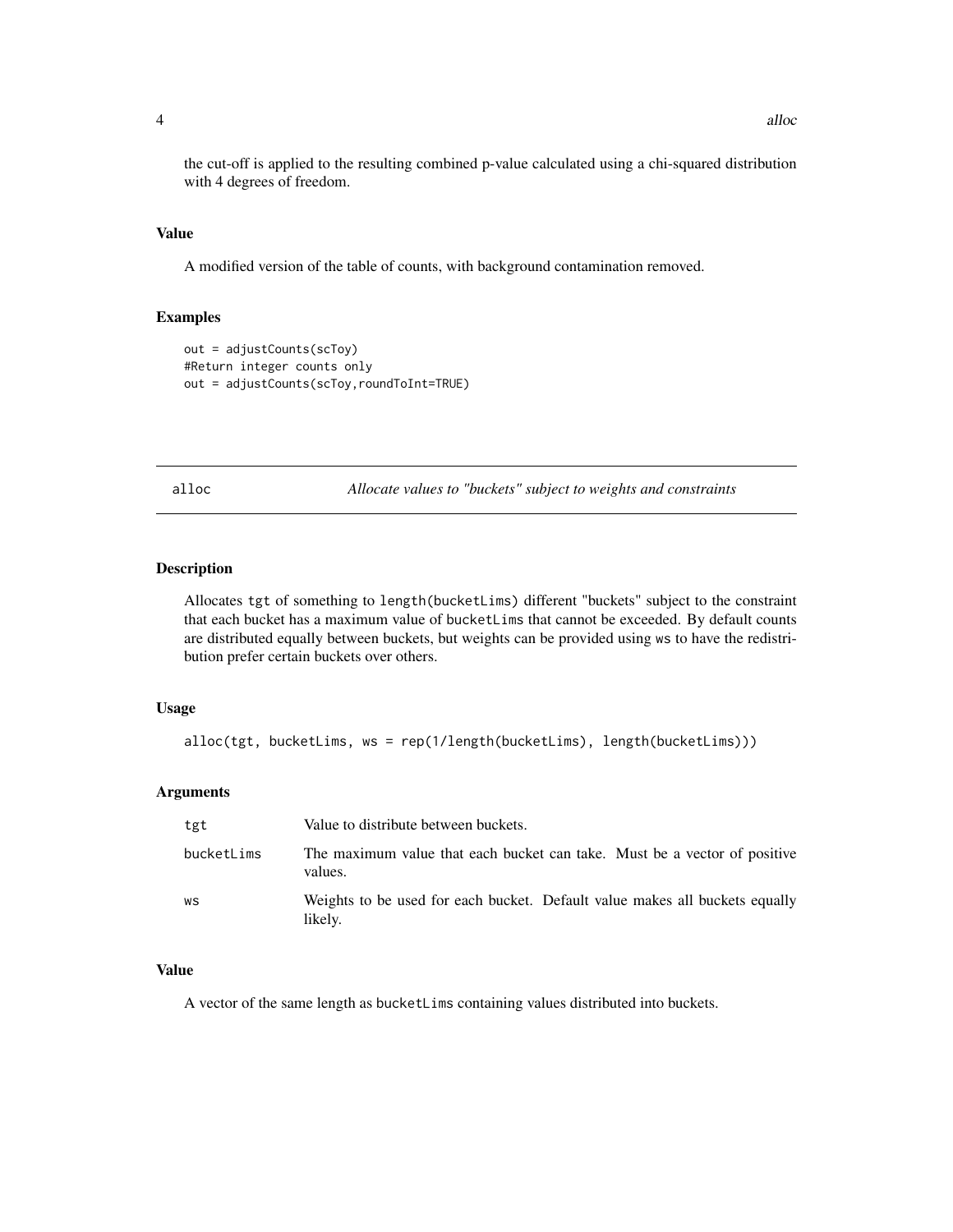<span id="page-4-0"></span>

#### Description

The idea of this method is that genes that are highly expressed in the soup and are marker genes for some population can be used to estimate the background contamination. Marker genes are identified using the tfidf method (see [quickMarkers](#page-19-1)). The contamination fraction is then calculated at the cluster level for each of these genes and clusters are then aggressively pruned to remove those that give implausible estimates.

#### Usage

```
autoEstCont(
  sc,
  topMarkers = NULL,
  tfidfMin = 1,
  soupQuantile = 0.9,
  maxMarkers = 100,
  contaminationRange = c(0.01, 0.8),
  rhomaxFDR = 0.2,priorRho = 0.05,
  priorRhoStdDev = 0.1,
  doPlot = TRUE,forceAccept = FALSE,
  verbose = TRUE
)
```
# Arguments

| <b>SC</b>          | The SoupChannel object.                                                                                                                                                                                            |  |
|--------------------|--------------------------------------------------------------------------------------------------------------------------------------------------------------------------------------------------------------------|--|
| topMarkers         | A data frame giving marker genes. Must be sorted by decreasing specificity<br>of marker and include a column 'gene' that contains the gene name. If set to<br>NULL, markers are estimated using quickMarkers.      |  |
| tfidfMin           | Minimum value of tfidf to accept for a marker gene.                                                                                                                                                                |  |
| soupQuantile       | Only use genes that are at or above this expression quantile in the soup. This<br>prevents inaccurate estimates due to using genes with poorly constrained contri-<br>bution to the background.                    |  |
| maxMarkers         | If we have heaps of good markers, keep only the best maxMarkers of them.                                                                                                                                           |  |
| contaminationRange |                                                                                                                                                                                                                    |  |
|                    | Vector of length 2 that constrains the contamination fraction to lie within this<br>range. Must be between 0 and 1. The high end of this range is passed to<br>estimateNonExpressingCells as maximumContamination. |  |
| rhoMaxFDR          | False discovery rate passed to estimate NonExpressing Cells, to test if rho is<br>less than maximumContamination.                                                                                                  |  |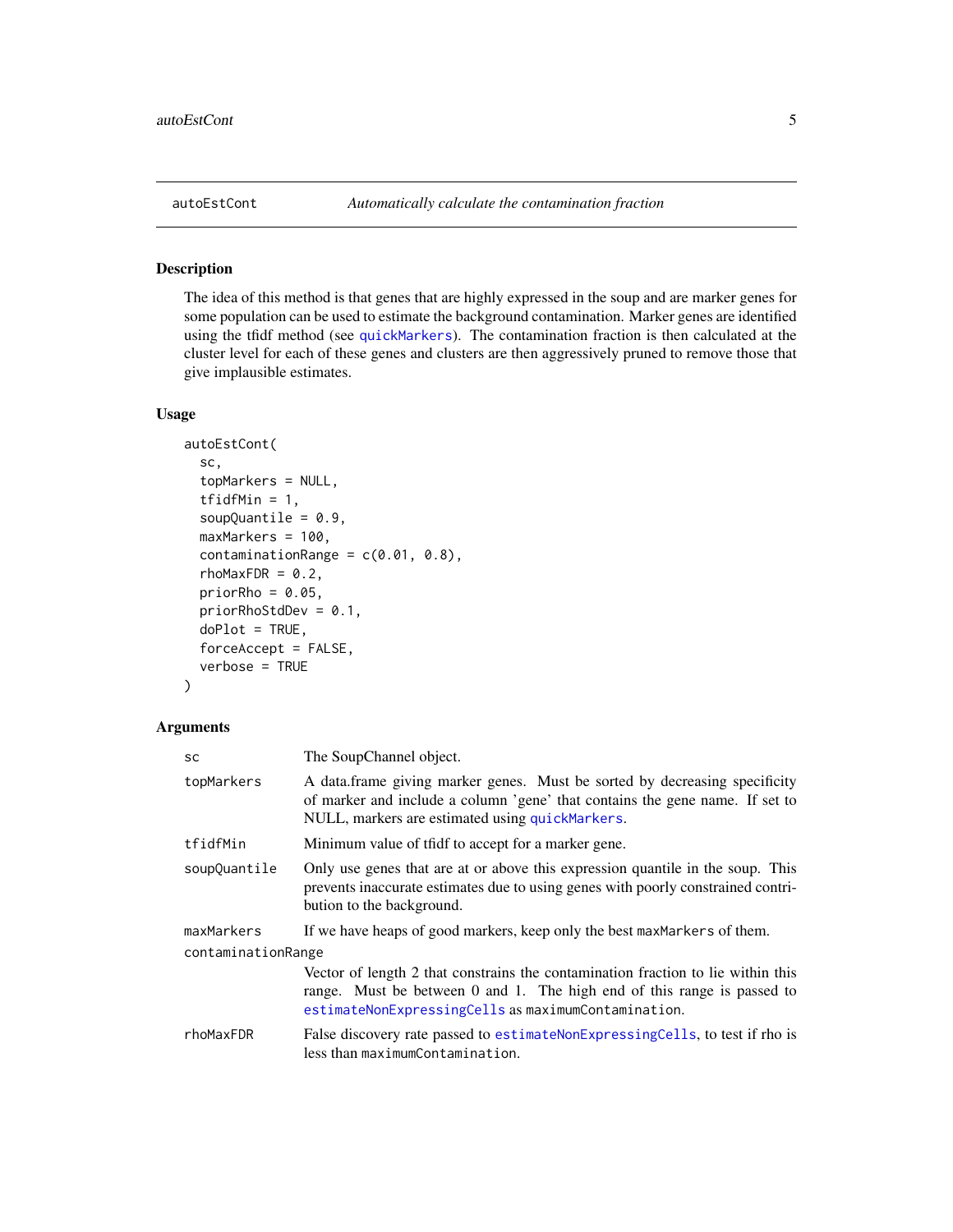<span id="page-5-0"></span>

| priorRho    | Mode of gamma distribution prior on contamination fraction.                                            |  |
|-------------|--------------------------------------------------------------------------------------------------------|--|
|             | priorRhoStdDev Standard deviation of gamma distribution prior on contamination fraction.               |  |
| doPlot      | Create a plot showing the density of estimates?                                                        |  |
| forceAccept | Passed to setContaminationFraction. Should we allow very high contami-<br>nation fractions to be used. |  |
| verbose     | Be verbose?                                                                                            |  |

# Details

This set of marker genes is filtered to include only those with tf-idf value greater than tfidfMin. A higher tf-idf value implies a more specific marker. Specifically a cut-off t implies that a marker gene has the property that geneFreqGlobal < exp(-t/geneFreqInClust). See [quickMarkers](#page-19-1). It may be necessary to decrease this value for data sets with few good markers.

This set of marker genes is filtered down to include only the genes that are highly expressed in the soup, controlled by the soupQuantile parameter. Genes highly expressed in the soup provide a more precise estimate of the contamination fraction.

The pruning of implausible clusters is based on a call to [estimateNonExpressingCells](#page-7-1). The parameters maximumContamination=max(contaminationRange) and rhoMaxFDR are passed to this function. The defaults set here are calibrated to aggressively prune anything that has even the weakest of evidence that it is genuinely expressed.

For each cluster/gene pair the posterior distribution of the contamination fraction is calculated (based on gamma prior, controlled by priorRho and priorRhoStdDev). These posterior distributions are aggregated to produce a final estimate of the contamination fraction. The logic behind this is that estimates from clusters that truly estimate the contamination fraction will cluster around the true value, while erroneous estimates will be spread out across the range  $(0,1)$  without a 'preferred value'. The most probable value of the contamination fraction is then taken as the final global contamination fraction.

# Value

A modified SoupChannel object where the global contamination rate has been set. Information about the estimation is also stored in the slot fit

#### Note

This function assumes that the channel contains multiple distinct cell types with different marker genes. If you try and run it on a channel with very homogenous cells (e.g. a cell line, flow-sorted cells), you will likely get a warning, an error, and/or an extremely high contamination estimate. In such circumstances your best option is usually to manually set the contamination to something reasonable.

#### See Also

quickMarkers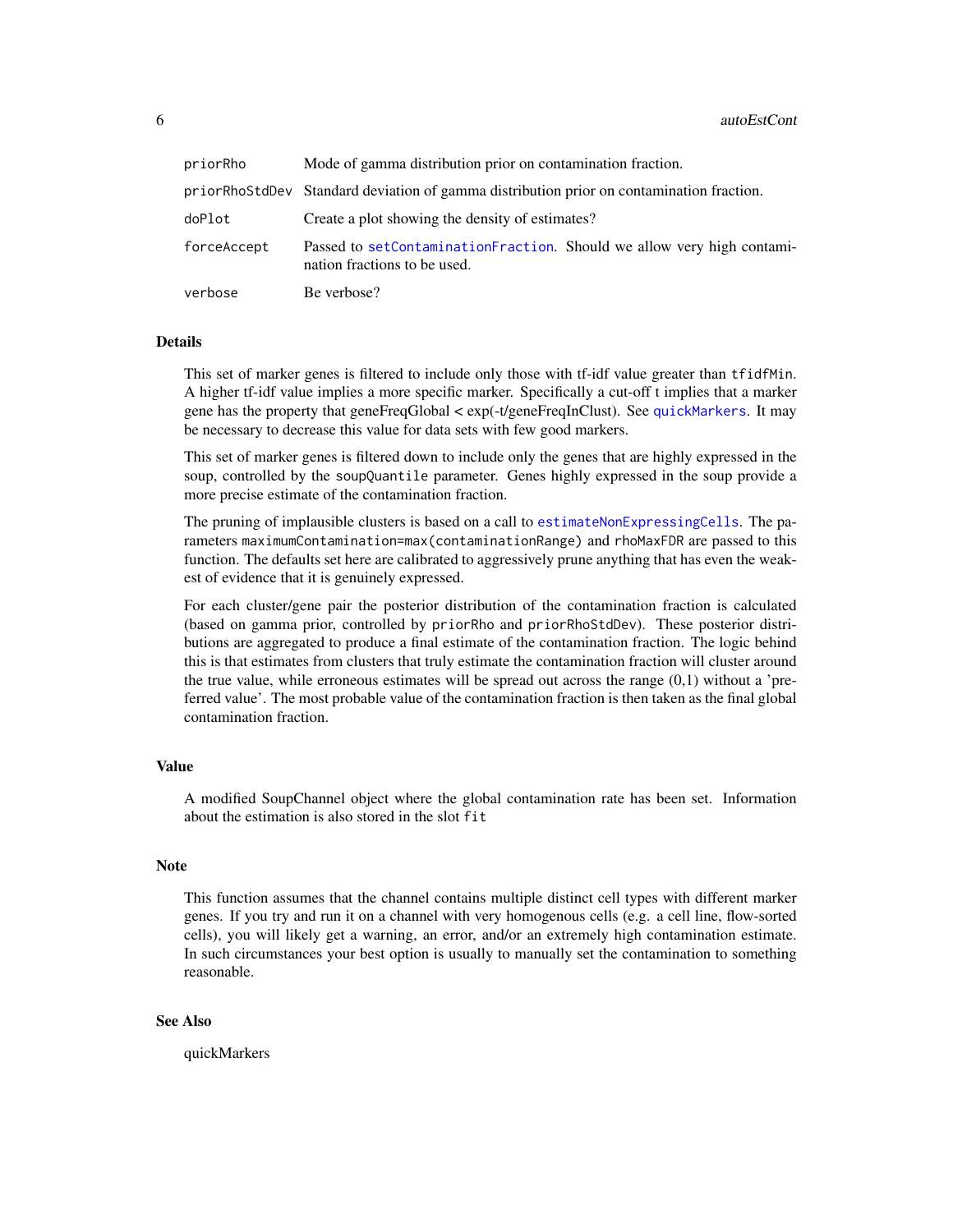<span id="page-6-0"></span>calculateContaminationFraction 7

#### Examples

```
#Use less specific markers
scToy = autoEstCont(scToy,tfidfMin=0.8)
#Allow large contamination fractions to be allocated
scToy = autoEstCont(scToy,forceAccept=TRUE)
#Be quiet
scToy = autoEstCont(scToy,verbose=FALSE,doPlot=FALSE)
```
<span id="page-6-1"></span>calculateContaminationFraction *Calculate the contamination fraction*

# Description

This function computes the contamination fraction using two user-provided bits of information. Firstly, a list of sets of genes that can be biologically assumed to be absent in at least some cells in your data set. For example, these might be haemoglobin genes or immunoglobulin genes, which should not be expressed outside of erythroyctes and antibody producing cells respectively.

# Usage

```
calculateContaminationFraction(
  sc,
  nonExpressedGeneList,
  useToEst,
  verbose = TRUE,
  forceAccept = FALSE
)
```
#### Arguments

A SoupChannel object.

| nonExpressedGeneList |                                                                                                                                                                                                                                                                                       |  |
|----------------------|---------------------------------------------------------------------------------------------------------------------------------------------------------------------------------------------------------------------------------------------------------------------------------------|--|
|                      | A list containing sets of genes which can be assumed to be non-expressed in a<br>subset of cells (see details).                                                                                                                                                                       |  |
| useToEst             | A boolean matrix of dimensions ncol(toc) x length(nonExpressedGeneList) in-<br>dicating which gene-sets should not be assumed to be non-expressed in each<br>cell. Row names must correspond to the names of nonExpressedGeneList.<br>Usually produced by estimateNonExpressingCells. |  |
| verbose              | Print best estimate.                                                                                                                                                                                                                                                                  |  |
| forceAccept          | Passed to setContaminationFraction.                                                                                                                                                                                                                                                   |  |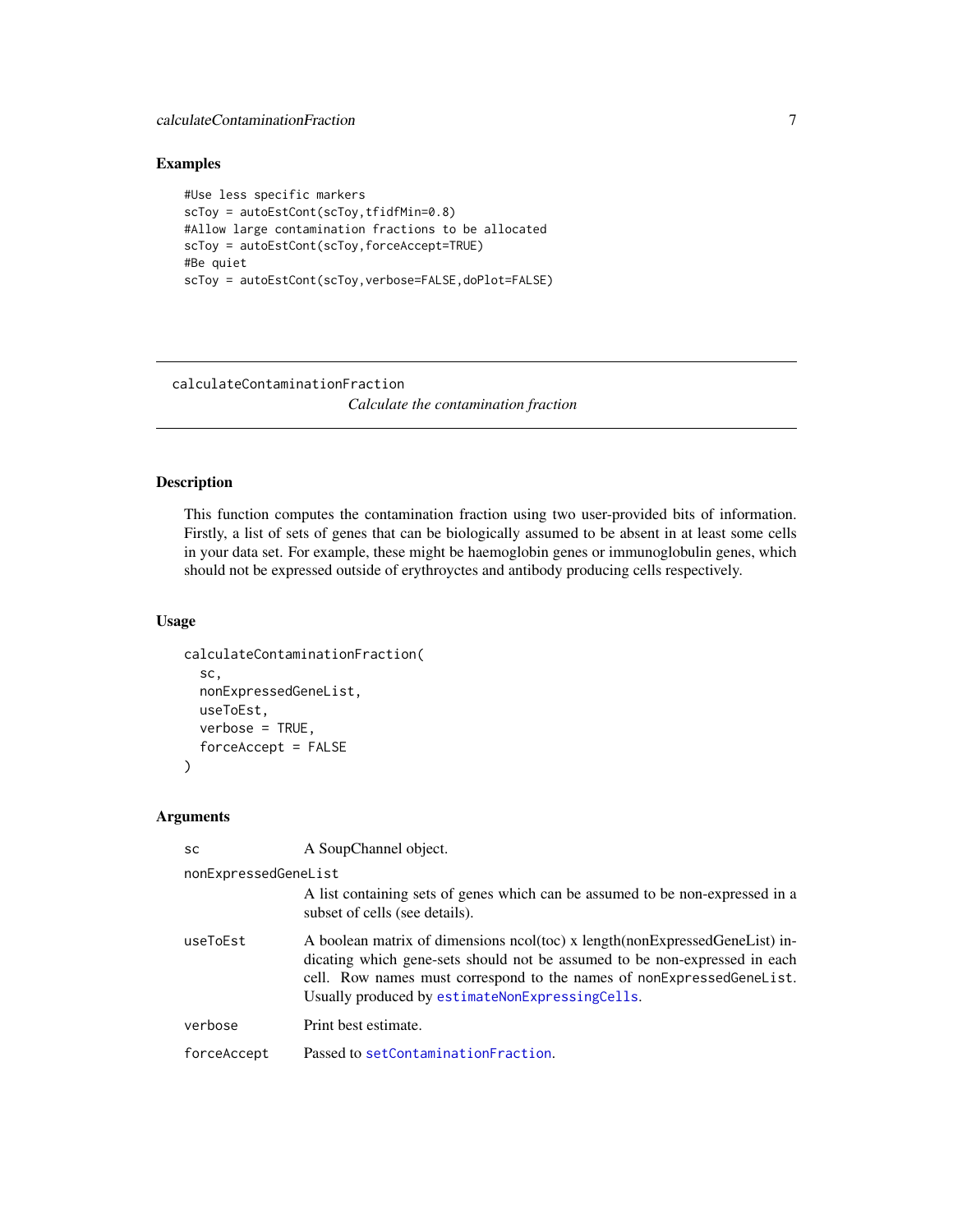#### Details

Secondly, this function needs to know which cells definitely do not express the gene sets described above. Continuing with the haemoglobin example, which are the erythrocytes that are producing haemoglobin mRNAs and which are non-erythrocytes that we can safely assume produce no such genes. The assumption made is any expression from a gene set in cell marked as a "non-expressor" for that gene set, must be derived from the soup. Therefore, the level of contamination present can be estimated from the amount of expression of these genes seen in these cells.

Most often, the genesets are user supplied based on your knowledge of the experiment and the cells in which they are genuinely expressed is estimated using [estimateNonExpressingCells](#page-7-1). However, they can also be supplied directly if other information is available.

Usually, there is very little variation in the contamination fraction within a channel and very little power to detect the contamination accurately at a single cell level. As such, the default mode of operation simply estimates one value of the contamination fraction that is applied to all cells in a channel.

The global model fits a simple Poisson glm to the aggregated count data across all cells.

Finally, note that if you are not able to find a reliable set of genes to use for contamination estimation, or you do not trust the values produced, the contamination fraction can be manually set by the user using [setContaminationFraction](#page-21-1).

#### Value

A modified version of sc with estimates of the contamination (rho) added to the metaData table.

#### Examples

```
#Common gene list in real world data
geneList = list(HB=c('HBB','HBA2'))
#Gene list appropriate to toy data
genelist = list(CD7 = 'CD7')ute = estimateNonExpressingCells(scToy,geneList)
sc = calculateContaminationFraction(scToy,geneList,ute)
```
<span id="page-7-1"></span>estimateNonExpressingCells

*Calculate which cells genuinely do not express a particular gene or set of genes*

#### Description

Given a list of correlated genes (e.g. Haemoglobin genes, Immunoglobulin genes, etc.), make an attempt to estimate which cells genuinely do not express each of these gene sets in turn. The central idea is that in cells that are not genuinely producing a class of mRNAs (such as haemoglobin genes), any observed expression of these genes must be due to ambient RNA contamination. As such, if we can identify these cells, we can use the observed level of expression of these genes to estimate the level of contamination.

<span id="page-7-0"></span>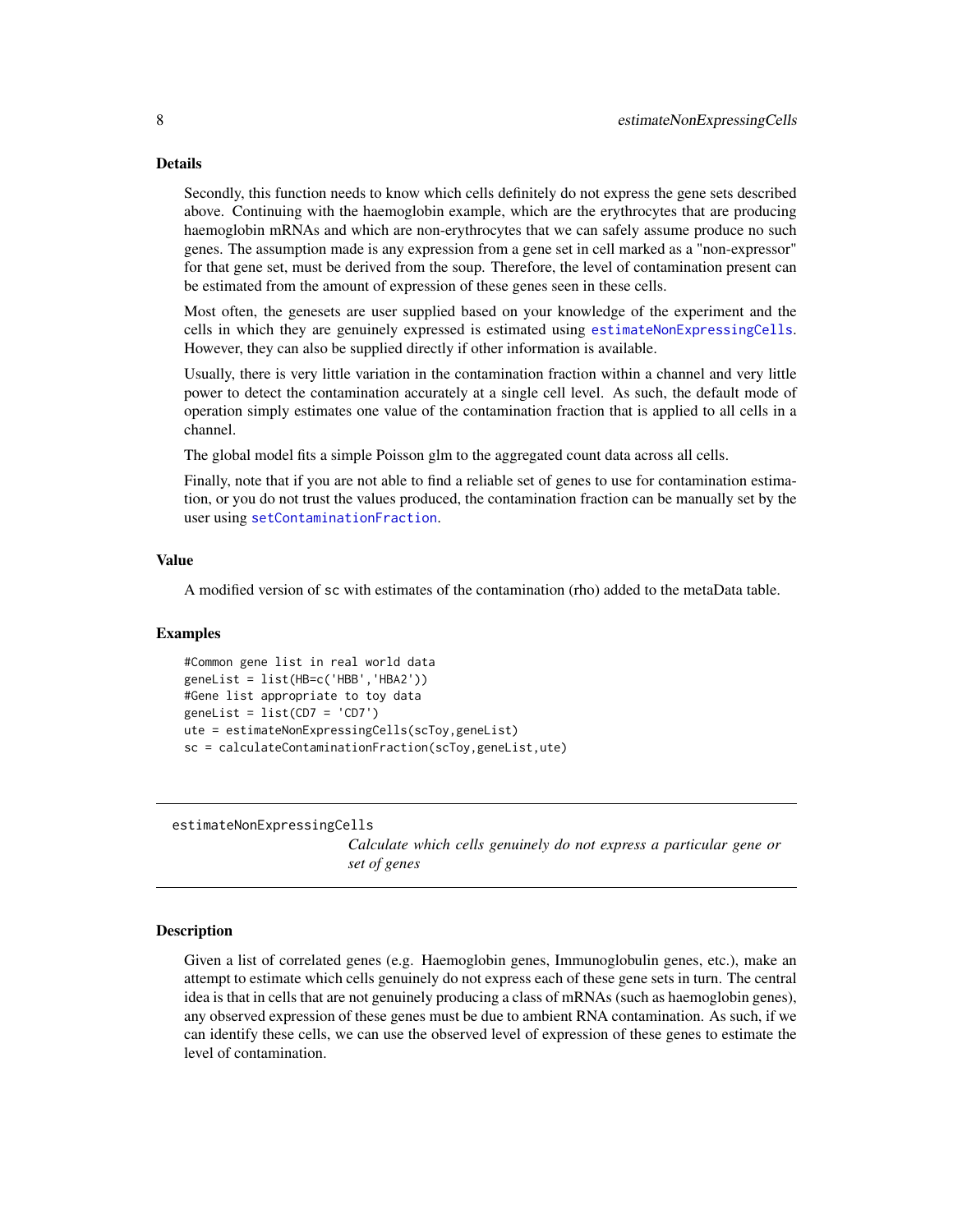# <span id="page-8-0"></span>estimateNonExpressingCells 9

#### Usage

```
estimateNonExpressingCells(
  sc,
  nonExpressedGeneList,
  clusters = NULL,
 maximumContamination = 1,
  FDR = 0.05)
```
#### Arguments

| <b>SC</b>            | A SoupChannel object.                                                                                                                                                                                                            |  |
|----------------------|----------------------------------------------------------------------------------------------------------------------------------------------------------------------------------------------------------------------------------|--|
| nonExpressedGeneList |                                                                                                                                                                                                                                  |  |
|                      | A list containing sets of genes which will be used to estimate the contamination<br>fraction.                                                                                                                                    |  |
| clusters             | A named vector indicating how to cluster cells. Names should be cell IDs, values<br>cluster IDs. If NULL, we will attempt to load it from sc\$metaData\$clusters. If<br>set to FALSE, each cell will be considered individually. |  |
| maximumContamination |                                                                                                                                                                                                                                  |  |
|                      | The maximum contamination fraction that you would reasonably expect. The<br>lower this value is set, the more aggressively cells are excluded from use in<br>estimation.                                                         |  |
| <b>FDR</b>           | A Poisson test is used to identify cells to exclude, this is the false discovery rate<br>it uses. Higher $FDR =$ more aggressive exclusion.                                                                                      |  |

# Details

The ideal way to do this would be to have a prior annotation of your data indicating which cells are (for instance) red blood cells and genuinely expression haemoglobin genes, and which do not and so only express haemoglobin genes due to contamination. If this is your circumstance, there is no need to run this function, you can instead pass a matrix encoding which cells are haemoglobin expressing and which are not to [calculateContaminationFraction](#page-6-1) via the useToEst parameter.

This function will use a conservative approach to excluding cells that it thinks may express one of your gene sets. This is because falsely including a cell in the set of non-expressing cells may erroneously inflate your estimated contamination, whereas failing to include a genuine non-expressing cell in this set has no significant effect.

To this end, this function will exclude any cluster of cells in which any cell is deemed to have genuine expression of a gene set. Clustering of data is beyond the scope of this package, but can be performed by the user. In the case of 10X data mapped using cellranger and loaded using [load10X](#page-11-1), the cellranger graph based clustering is automatically loaded and used.

To decide if a cell is genuinely expressing a set of genes, a Poisson test is used. This tests whether the observed expression is greater than maximumContamination times the expected number of counts for a set of genes, if the cell were assumed to be derived wholly from the background. This process can be made less conservative (i.e., excluding fewer cells/clusters) by either decreasing the value of the maximum contamination the user believes is plausible (maximumContamination) or making the significance threshold for the test more strict (by reducing FDR).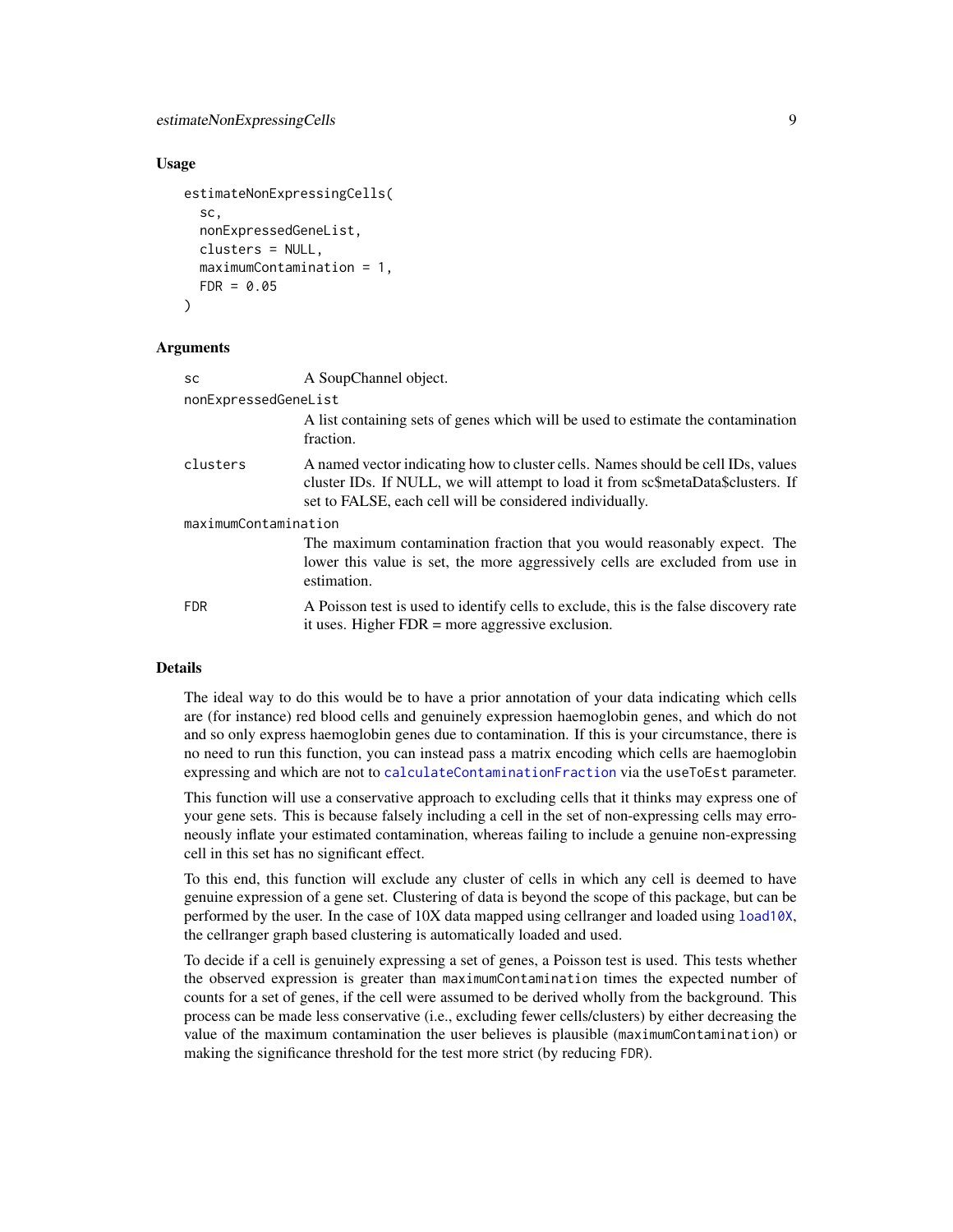#### <span id="page-9-0"></span>Value

A matrix indicating which cells to be used to estimate contamination for each set of genes. Typically passed to the useToEst parameter of [calculateContaminationFraction](#page-6-1) or [plotMarkerMap](#page-16-1).

#### See Also

calculateContaminationFraction plotMarkerMap

# Examples

```
#Common gene list in real world data
geneList = list(HB=c('HBB','HBA2'))
#Gene list appropriate to toy data
genelist = list(CD7 = 'CD7')ute = estimateNonExpressingCells(scToy,geneList)
```
<span id="page-9-1"></span>estimateSoup *Get expression profile of soup*

#### Description

This is usually called by [SoupChannel](#page-23-1), rather than directly by the user. Uses the empty droplets in the range provided to calculate the expression profile of the soup under the assumption that these droplets only contain background.

#### Usage

```
estimateSoup(sc, soupRange = c(0, 100), keepDroplets = FALSE)
```
# Arguments

| <b>SC</b>    | A SoupChannel object.                                                                                                                                                                                                            |
|--------------|----------------------------------------------------------------------------------------------------------------------------------------------------------------------------------------------------------------------------------|
| soupRange    | Droplets with total UMI count in this range (excluding endpoints) are used to<br>estimate soup.                                                                                                                                  |
| keepDroplets | Storing the full table of counts for all droplets uses a lot of space and is really<br>only used to estimate the soup profile. Therefore, it is dropped after the soup<br>profile has been estimated unless this is set to TRUE. |

# Value

A modified version of sc with an extra soupProfile entry containing a data.frame with the soup profile and confidence limits for all genes.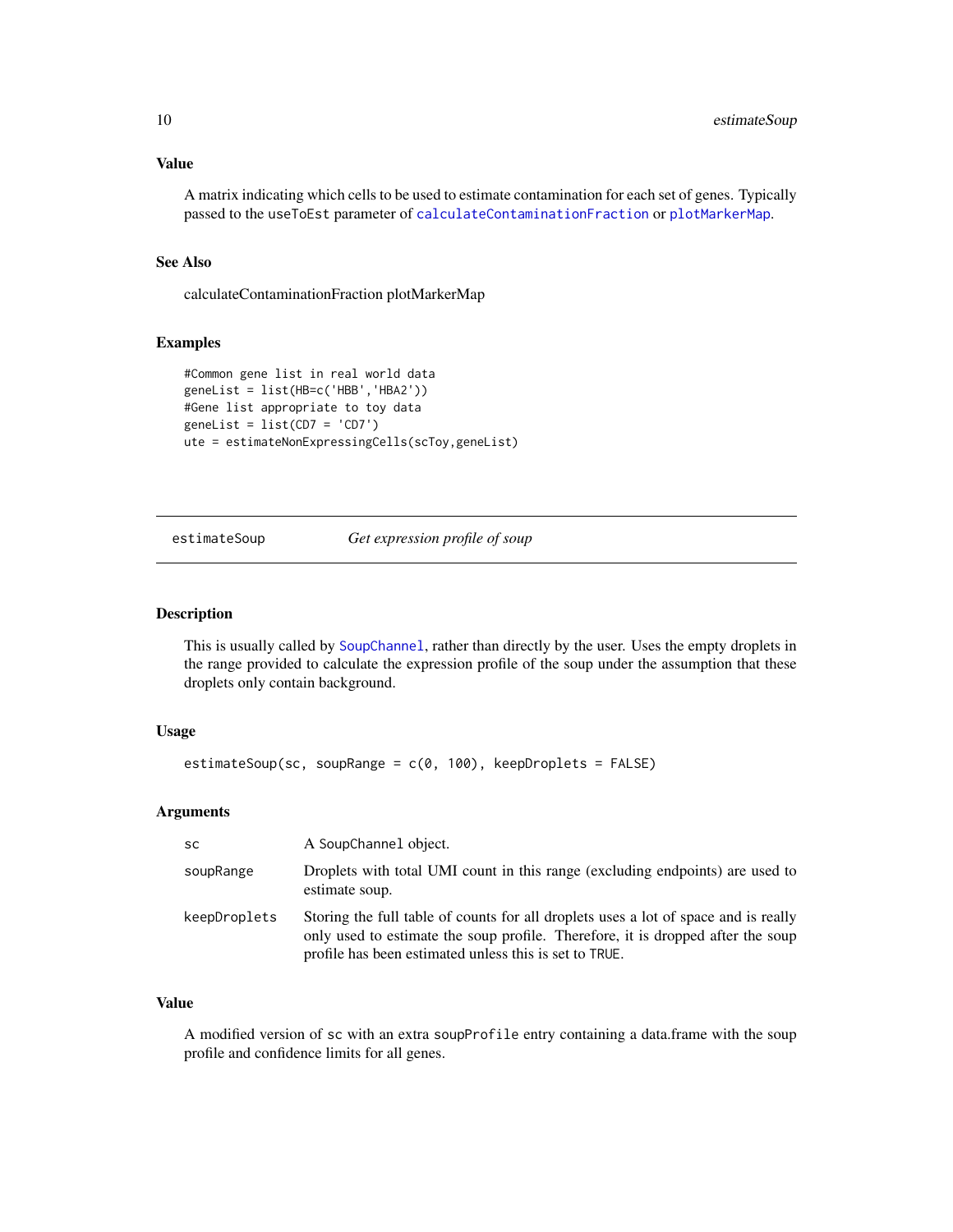# <span id="page-10-0"></span>expandClusters 11

#### Examples

```
#Load droplet and count tables
tod = Seurat::Read10X(system.file('extdata','toyData','raw_gene_bc_matrices','GRCh38',
                                  package='SoupX'))
toc = Seurat::Read10X(system.file('extdata','toyData','filtered_gene_bc_matrices','GRCh38',
                                  package='SoupX'))
#Suppress calculation of soup profile automatically on load
sc = SoupChannel(tod,toc,calcSoupProfile=FALSE)
#Retain table of droplets
sc = estimateSoup(sc,keepDroplets=TRUE)
#Or use non-default values
sc = estimateSoup(sc,soupRange=c(60,100))
```
expandClusters *Expands soup counts calculated at the cluster level to the cell level*

# Description

Given a clustering of cells and soup counts calculated for each of those clusters, determines a most likely allocation of soup counts at the cell level.

# Usage

expandClusters(clustSoupCnts, cellObsCnts, clusters, cellWeights, verbose = 1)

#### Arguments

| clustSoupCnts | Matrix of genes (rows) by clusters (columns) where counts are number of soup<br>counts for that gene/cluster combination.                  |
|---------------|--------------------------------------------------------------------------------------------------------------------------------------------|
| cellObsCnts   | Matrix of genes (rows) by cells (columns) giving the observed counts                                                                       |
| clusters      | Mapping from cells to clusters.                                                                                                            |
| cellWeights   | Weighting to give to each cell when distributing counts. This would usually be<br>set to the number of expected soup counts for each cell. |
| verbose       | Integer giving level of verbosity. $0 =$ silence, $1 =$ Basic information, $2 =$ Very<br>chatty, $3 = Debug$ .                             |

# Value

A matrix of genes (rows) by cells (columns) giving the number of soup counts estimated for each cell. Non-integer values possible.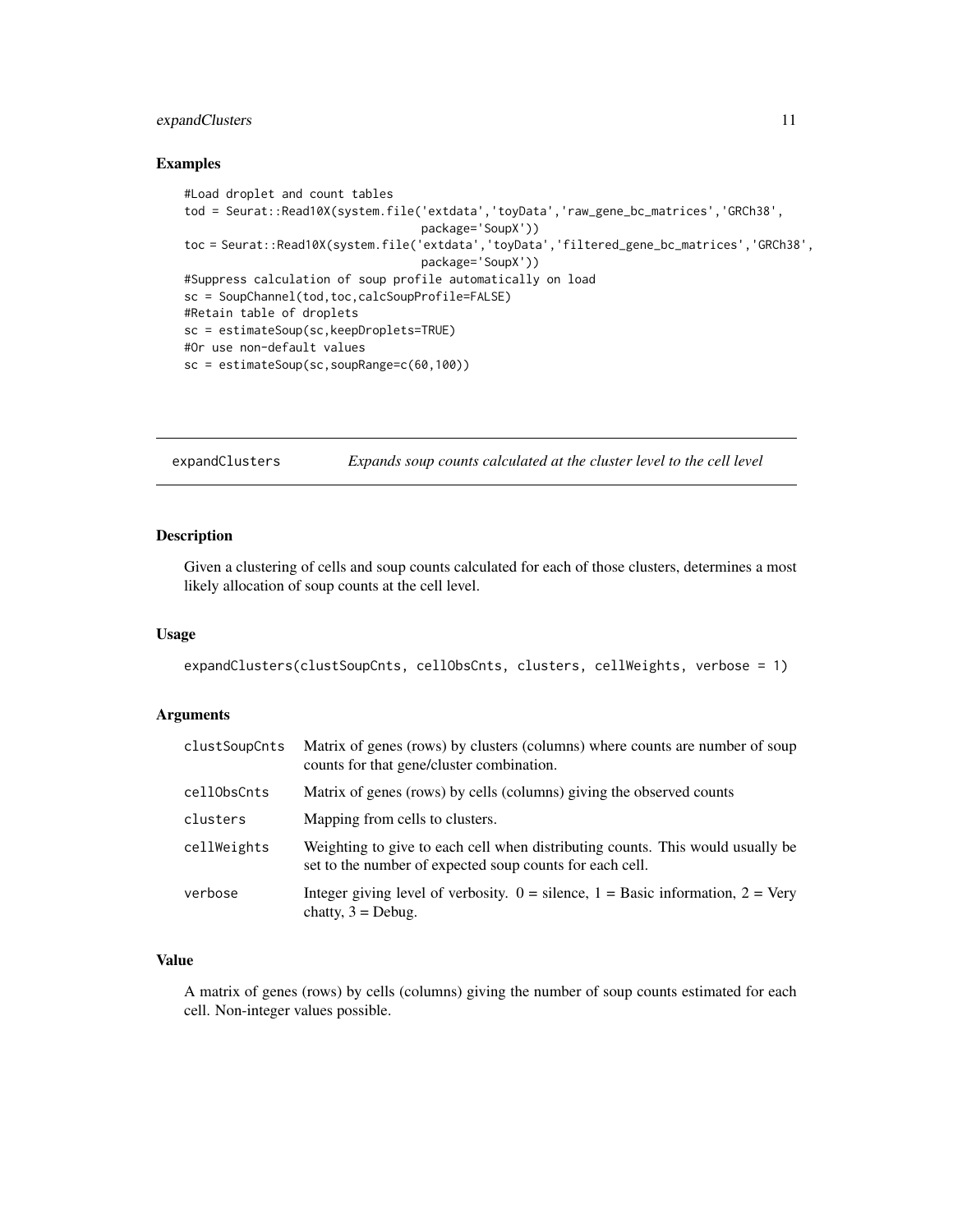<span id="page-11-0"></span>

# Description

Creates progress bar that won't ruin log files and shows progress towards 100

# Usage

```
initProgBar(min, max, ...)
```
# Arguments

| min | Minimum value of parameter. |
|-----|-----------------------------|
| max | Maximum value of parameter. |
| .   | Passed to txtProgressBar    |

# Value

A txtProgressBar object to use updating progress.

<span id="page-11-1"></span>load10X *Load a collection of 10X data-sets*

#### Description

Loads unfiltered 10X data from each data-set and identifies which droplets are cells using the cellranger defaults.

# Usage

```
load10X(
  dataDir,
  cellIDs = NULL,
  channelName = NULL,
  readArgs = list(),
  includeFeatures = c("Gene Expression"),
  verbose = TRUE,
  ...
\mathcal{L}
```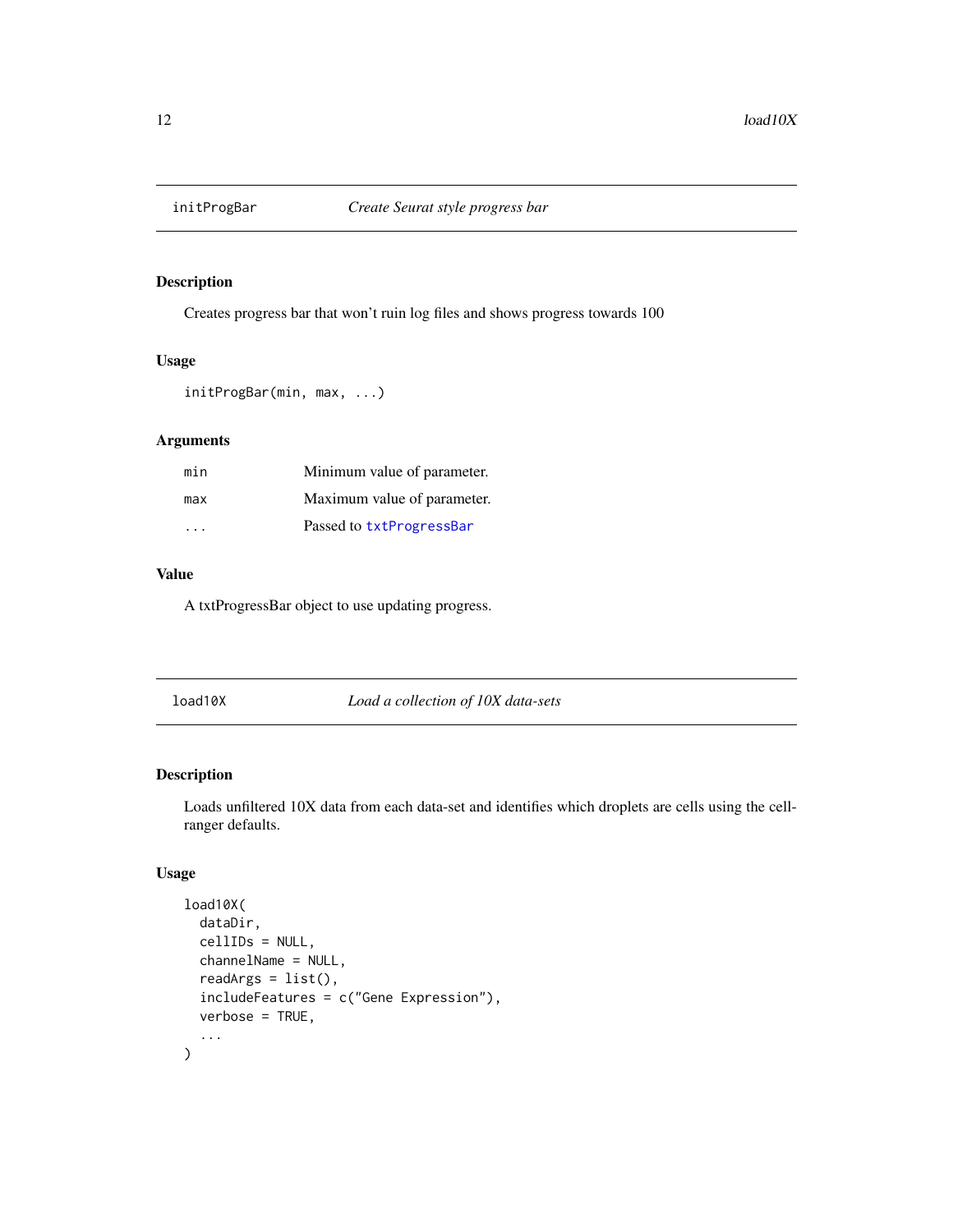# <span id="page-12-0"></span>PBMC\_metaData 13

# Arguments

| dataDir         | Top level cellranger output directory (the directory that contains the raw_gene_bc_matrices<br>folder).       |  |
|-----------------|---------------------------------------------------------------------------------------------------------------|--|
| cellIDs         | Barcodes of droplets that contain cells. If NULL, use the default cellranger set.                             |  |
| channelName     | The name of the channel to store. If NULL set to either names (dataDir) or<br>dataDir is no name is set.      |  |
| readArgs        | A list of extra parameters passed to Seurat:: Read 10X.                                                       |  |
| includeFeatures |                                                                                                               |  |
|                 | If multiple feature types are present, keep only the types mentioned here and<br>collapse to a single matrix. |  |
| verbose         | Be verbose?                                                                                                   |  |
| .               | Extra parameters passed to SoupChannel construction function.                                                 |  |
|                 |                                                                                                               |  |

# Value

A SoupChannel object containing the count tables for the 10X dataset.

#### See Also

SoupChannel estimateSoup

# Examples

sc = load10X(system.file('extdata','toyData',package='SoupX'))

PBMC\_metaData *PBMC 4K meta data*

# Description

Collection of bits of meta data relating to the 10X PBMC 4K data.

#### Usage

```
data(PBMC_metaData)
```
# Format

PBMC\_metaData is a data.frame with 4 columns: RD1, RD2, Cluster, and Annotation.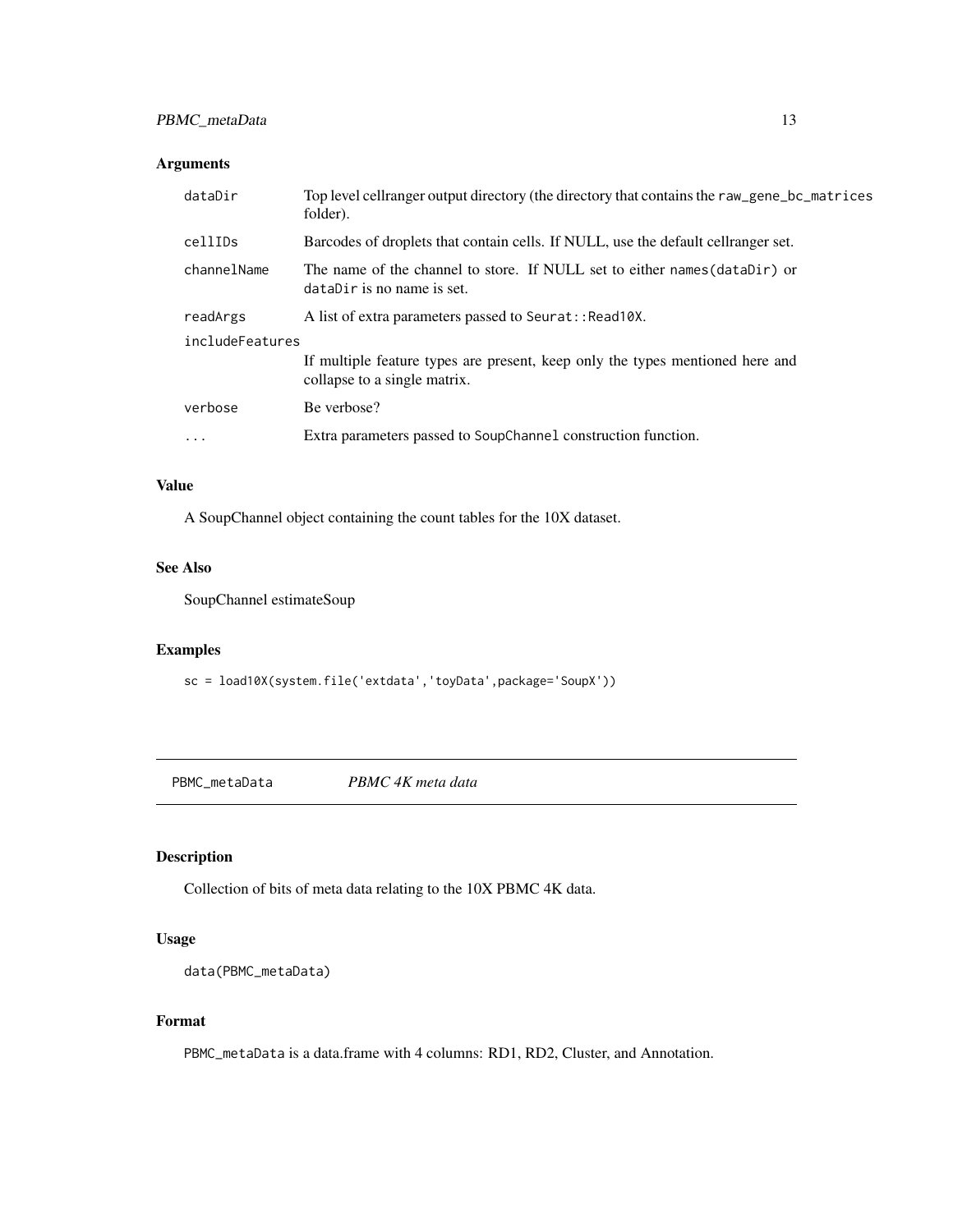# <span id="page-13-0"></span>Details

This data set pertains to the 10X demonstration PBMC 4K data and includes metadata about it in the data.frame named PBMC\_metaData.

PBMC\_metaData was created using Seurat  $(v2)$  to calculate a tSNE representation of the data and cluster cells with these commands.

- set.seed(1)
- srat = CreateSeuratObject(sc\$toc)
- srat = NormalizeData(srat)
- srat = ScaleData(srat)
- srat = FindVariableGenes(srat)
- srat = RunPCA(srat,pcs.compute=30)
- srat = RunTSNE(srat,dims.use=seq(30))
- srat = FindClusters(srat,dims.use=seq(30),resolution=1)
- PBMC\_metaData = as.data.frame(srat@dr\$tsne@cell.embeddings)
- colnames(PBMC\_metaData) = c('RD1','RD2')
- PBMC\_metaData\$Cluster = factor(srat@meta.data[rownames(PBMC\_metaData),'res.1'])
- PBMC\_metaData\$Annotation = factor(c('7'='B','4'='B','1'='T\_CD4','2'='T\_CD4','3'='T\_CD8','5'='T\_C

#### Source

<https://support.10xgenomics.com/single-cell-gene-expression/datasets/2.1.0/pbmc4k>

PBMC\_sc *SoupChannel from PBMC data*

# Description

[SoupChannel](#page-23-1) created from 10X demonstration PBMC 4k data. The cells have been sub-sampled by a factor of 2 to reduce file size of package.

### Usage

```
data(PBMC_sc)
```
#### Format

PBMC\_sc is a SoupChannel object with 33,694 genes and 2,170 cells.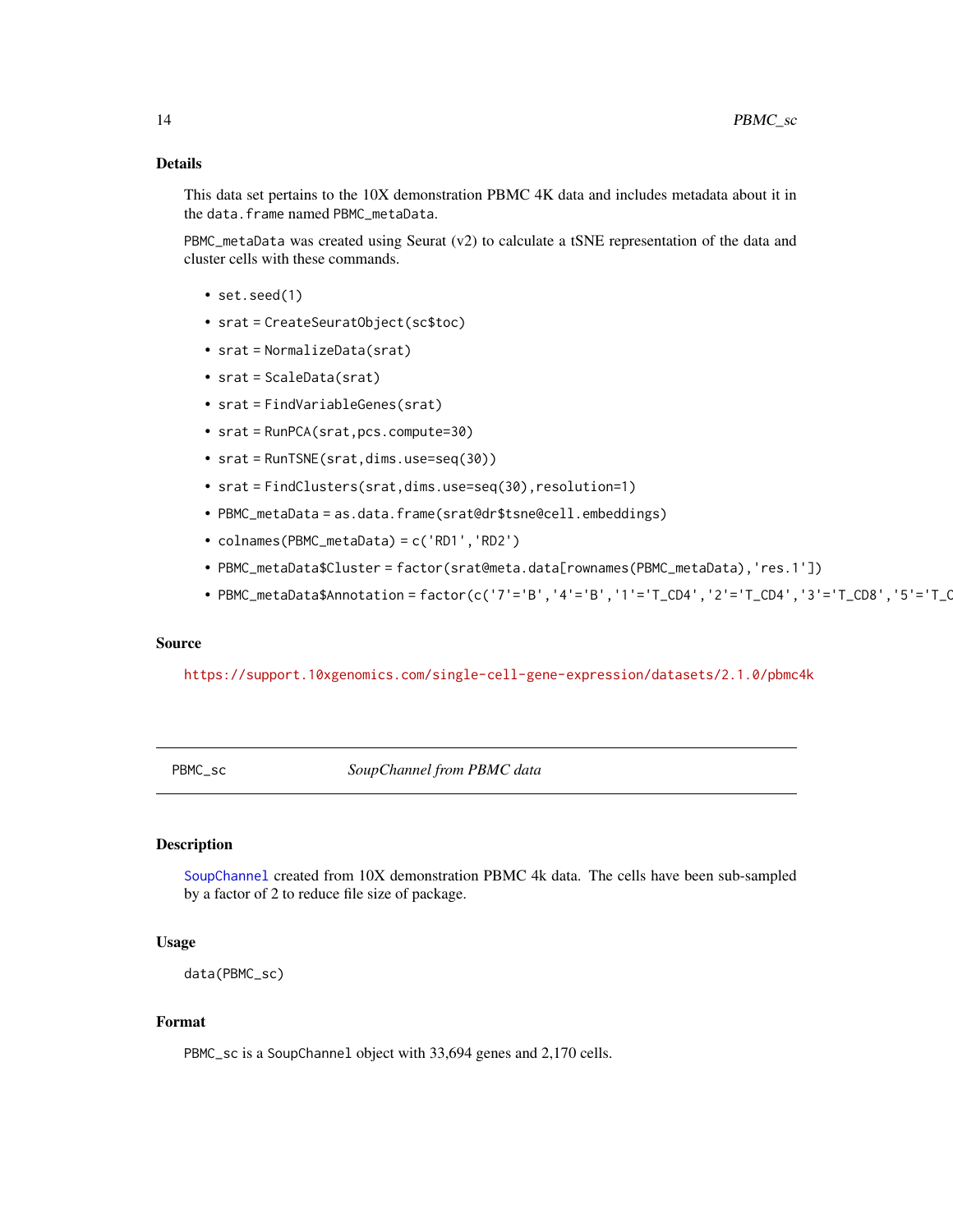# <span id="page-14-0"></span>plotChangeMap 15

# Details

PBMC\_sc was created by running the following commands.

- set.seed(1137)
- tmpDir = tempdir(check=TRUE)
- download.file('http://cf.10xgenomics.com/samples/cell-exp/2.1.0/pbmc4k/pbmc4k\_raw\_gene\_bc\_matri
- download.file('http://cf.10xgenomics.com/samples/cell-exp/2.1.0/pbmc4k/pbmc4k\_filtered\_gene\_bc\_
- untar(file.path(tmpDir,'tod.tar.gz'),exdir=tmpDir)
- untar(file.path(tmpDir,'toc.tar.gz'),exdir=tmpDir)
- library(SoupX)
- PBMC\_sc = load10X(tmpDir,calcSoupProfile=FALSE)
- PBMC\_sc = SoupChannel(PBMC\_sc\$tod,PBMC\_sc\$toc[,sample(ncol(PBMC\_sc\$toc),round(ncol(PBMC\_sc\$toc)\*0.5))])

# Source

#### <https://support.10xgenomics.com/single-cell-gene-expression/datasets/2.1.0/pbmc4k>

plotChangeMap *Plot maps comparing corrected/raw expression*

#### Description

Given some reduced dimensional representation of the data (such as UMAP or tSNE) that has been calculated however you would like, this provides a way to visualise how the expression of a geneSet changes after soup correction.

#### Usage

```
plotChangeMap(
  sc,
 cleanedMatrix,
  geneSet,
 DR,
  dataType = c("soupFrac", "binary", "counts"),
 logData = FALSE,
 pointSize = 0.5)
```
# Arguments

| SC.     | SoupChannel object.                                                                                  |  |
|---------|------------------------------------------------------------------------------------------------------|--|
|         | cleaned Matrix A cleaned matrix to compare against the raw one. Usually the output of adjust Counts. |  |
| geneSet | A vector with the names of the genes to aggregate and plot evidence for.                             |  |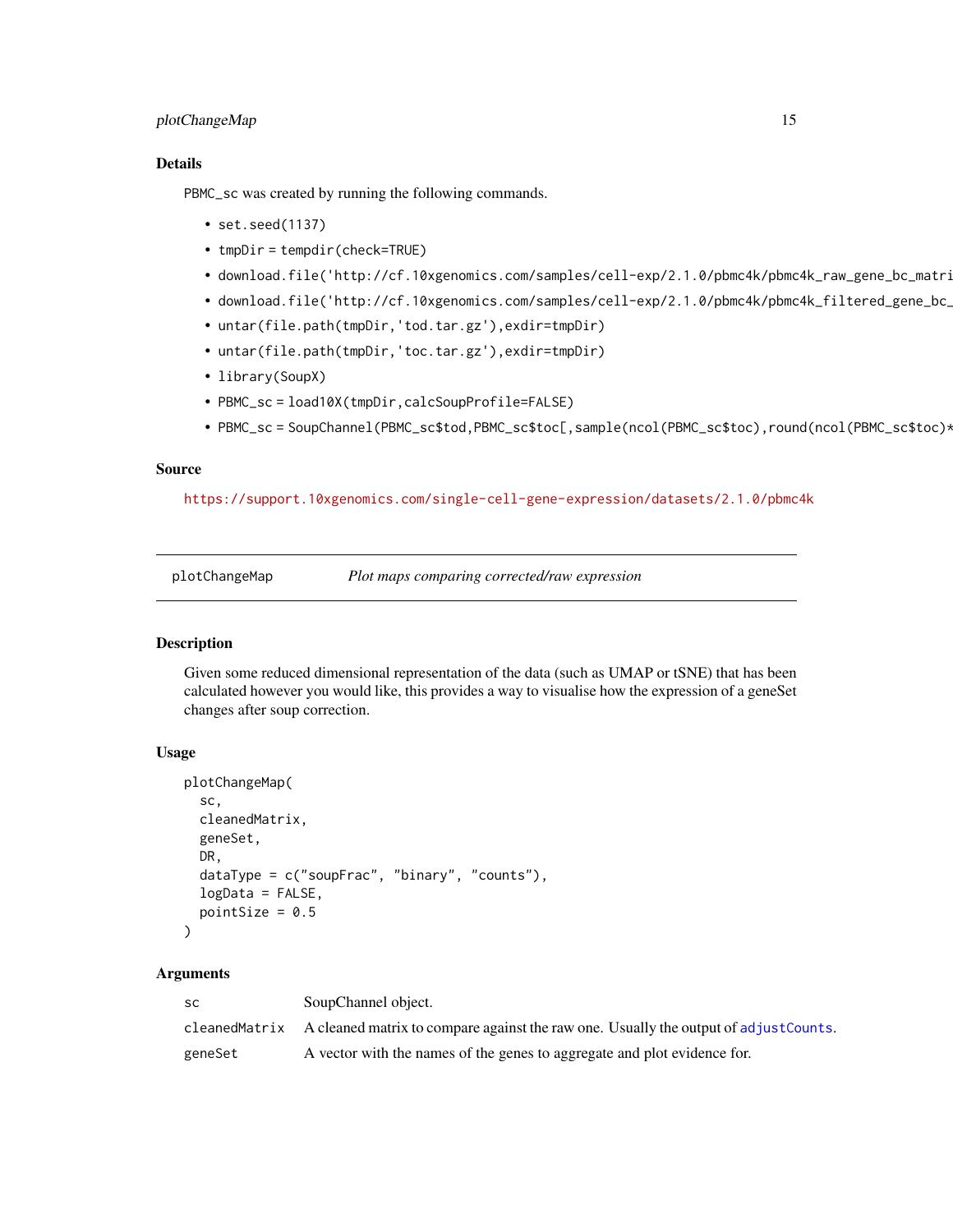<span id="page-15-0"></span>

| DR.       | A data frame, with rows named by unique cell IDs (i.e., <channelname>_<barcode>)<br/>the first two columns of which give the coordinates of each cell in some reduced<br/>dimension representation of the data.</barcode></channelname>                                   |  |
|-----------|---------------------------------------------------------------------------------------------------------------------------------------------------------------------------------------------------------------------------------------------------------------------------|--|
| dataType  | How should data be represented. Binary sets each cell to expressed or not,<br>counts converts everything to counts, soupFrac plots the fraction of the observed<br>counts that are identified as contamination (i.e., (old-new)/old) for each cell and<br>is the default. |  |
| logData   | Should we log the thing we plot?                                                                                                                                                                                                                                          |  |
| pointSize | Size of points                                                                                                                                                                                                                                                            |  |

#### Value

A ggplot2 containing the plot.

## Examples

```
out = adjustCounts(scToy)
gg = plotChangeMap(scToy,out,'S100A9')
```
<span id="page-15-1"></span>plotMarkerDistribution

*Plots the distribution of the observed to expected expression for marker genes*

# Description

If each cell were made up purely of background reads, the expression fraction would equal that of the soup. This plot compares this expectation of pure background to the observed expression fraction in each cell, for each of the groups of genes in nonExpressedGeneList. For each group of genes, the distribution of this ratio is plotted across all cells. A value significantly greater than 1 (0 on log scale) can only be obtained if some of the genes in each group are genuinely expressed by the cell. That is, the assumption that the cell is pure background does not hold for that gene.

#### Usage

```
plotMarkerDistribution(
  sc,
  nonExpressedGeneList,
  maxCells = 150,
  tfidfMin = 1,
  ...
)
```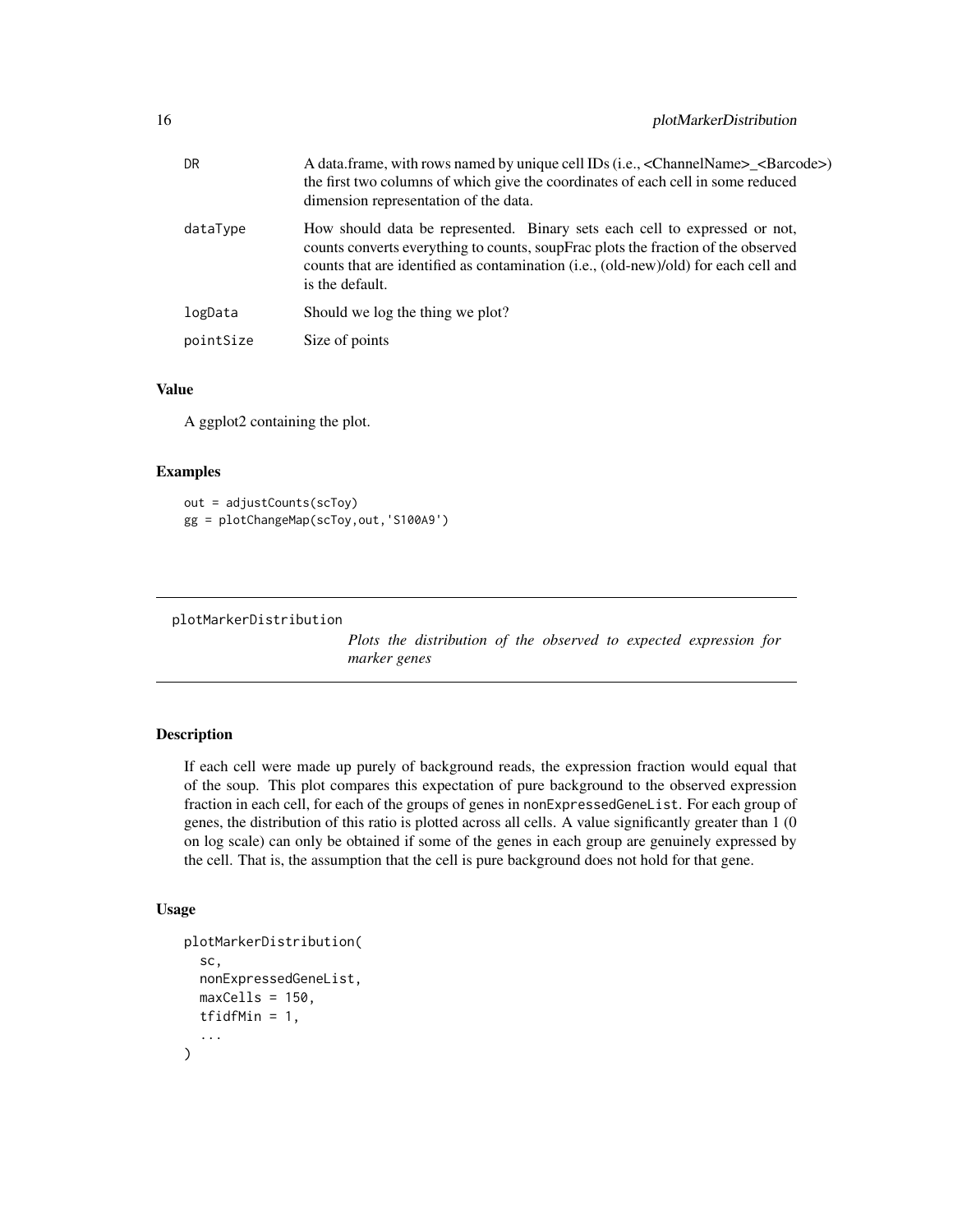#### <span id="page-16-0"></span>plotMarkerMap 17

#### Arguments

| <b>SC</b>            | A SoupChannel object.                                                             |
|----------------------|-----------------------------------------------------------------------------------|
| nonExpressedGeneList |                                                                                   |
|                      | Which sets of genes to use to estimate soup (see calculateContaminationFraction). |
| maxCells             | Randomly plot only this many cells to prevent over-crowding.                      |
| tfidfMin             | Minimum specificity cut-off used if finding marker genes (see quickMarkers).      |
|                      | Passed to estimateNonExpressingCells                                              |

#### Details

This plot is a useful diagnostic for the assumption that a list of genes is non-expressed in most cell types. For non-expressed cells, the ratio should cluster around the contamination fraction, while for expressed cells it should be elevated. The most useful non-expressed gene sets are those for which the genes are either strongly expressed, or not expressed at all. Such groups of genes will show up in this plot as a bimodal distribution, with one mode containing the cells that do not express these genes around the contamination fraction for this channel and another around a value at some value equal to or greater than 0 (1 on non-log scale) for the expressed cells.

The red line shows the global estimate of the contamination for each group of markers. This is usually lower than the low mode of the distribution as there will typically be a non-negligible number of cells with 0 observed counts (and hence -infinity log ratio).

If nonExpressedGeneList is missing, this function will try and find genes that are very specific to different clusters, as these are often the most useful in estimating the contamination fraction. This is meant only as a heuristic, which can hopefully provide some inspiration as to a class of genes to use to estimation the contamination for your experiment. Please do \*\*NOT\*\* blindly use the top N genes found in this way to estimate the contamination. That is, do not feed this list of genes into [calculateContaminationFraction](#page-6-1) without any manual consideration or filtering as this \*will over-estimate your contamination\* (often by a large amount). For this reason, these gene names are not returned by the function.

# Value

A ggplot2 object containing the plot.

#### Examples

gg = plotMarkerDistribution(scToy,list(CD7='CD7',LTB='LTB'))

<span id="page-16-1"></span>plotMarkerMap *Plot ratio of observed to expected counts on reduced dimension map*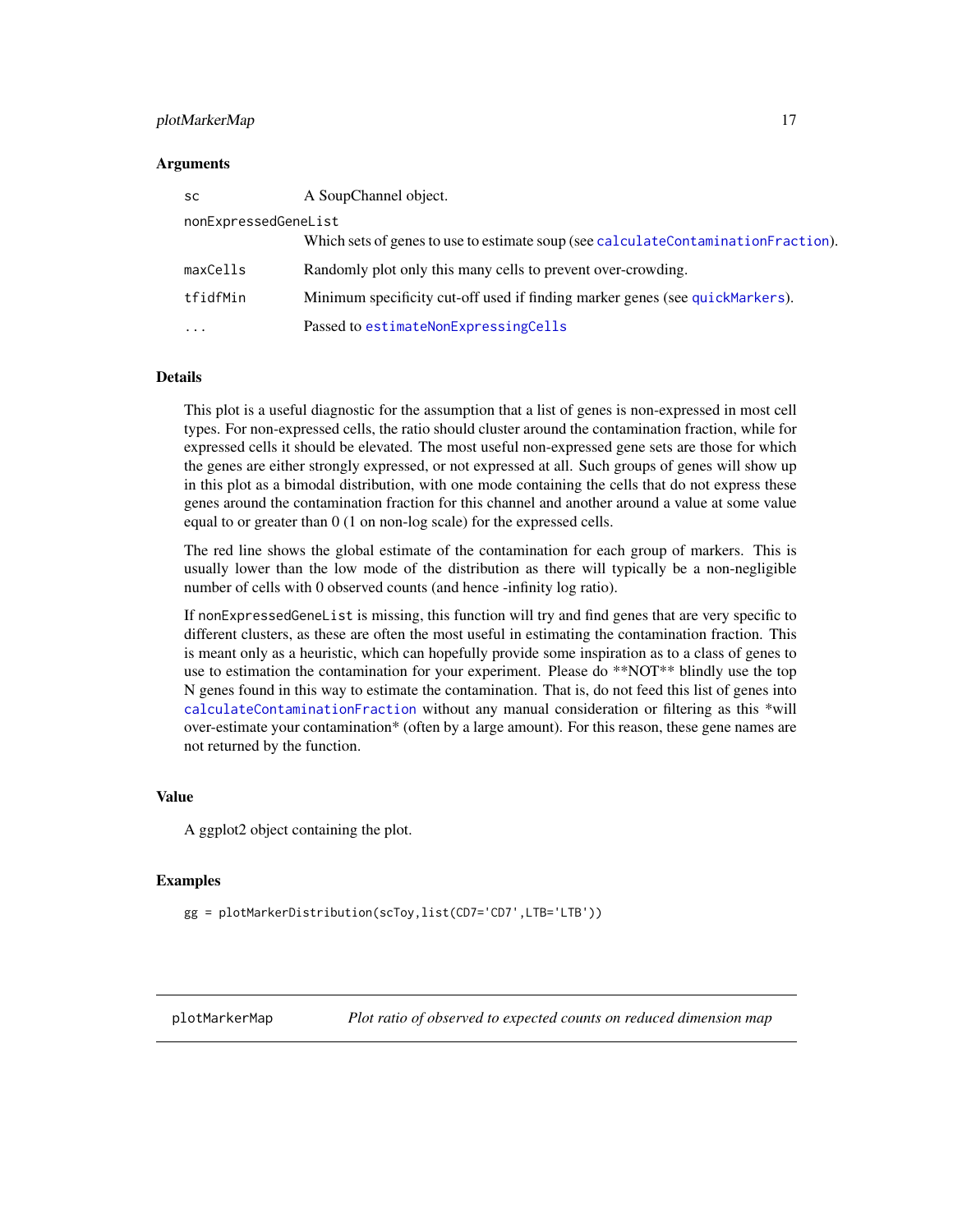# Description

Given some reduced dimensional representation of the data (such as UMAP or tSNE) that has been calculated however you would like, this provides a way to visualise how likely a set of genes are to be soup derived on that map. That is, given a set of genes, this function calculates how many counts would be expected if that droplet were nothing but soup and compares that to the observed count. This is done via a log2 ratio of the two values. A Poisson test is performed and points that have a statistically significant enrichment over the background (at 5

# Usage

```
plotMarkerMap(
  sc,
  geneSet,
 DR,
  ratLims = c(-2, 2),
  FDR = 0.05,
  useToEst = NULL,
  pointSize = 2,
  pointShape = 21,
 pointStroke = 0.5,
  naPointSize = 0.25)
```
# Arguments

| SC          | SoupChannel object.                                                                                                                                                                                                                                                             |  |
|-------------|---------------------------------------------------------------------------------------------------------------------------------------------------------------------------------------------------------------------------------------------------------------------------------|--|
| geneSet     | A vector with the names of the genes to aggregate and plot evidence for.                                                                                                                                                                                                        |  |
| DR          | A data.frame, with rows named by unique cell IDs (i.e., <channelname>_<barcode>)<br/>the first two columns of which give the coordinates of each cell in some reduced<br/>dimension representation of the data. Try and fetch automatically if missing.</barcode></channelname> |  |
| ratLims     | Truncate log ratios at these values.                                                                                                                                                                                                                                            |  |
| <b>FDR</b>  | False Discovery Rate for statistical test of enrichment over background.                                                                                                                                                                                                        |  |
| useToEst    | A vector (usually obtained from estimateNonExpressingCells), that will be<br>used to mark cells instead of the usual Poisson test.                                                                                                                                              |  |
| pointSize   | Size of points                                                                                                                                                                                                                                                                  |  |
| pointShape  | Shape of points                                                                                                                                                                                                                                                                 |  |
| pointStroke | Stroke size for points                                                                                                                                                                                                                                                          |  |
| naPointSize | Point size for NAs.                                                                                                                                                                                                                                                             |  |

#### Value

A ggplot2 containing the plot.

# Examples

gg = plotMarkerMap(scToy,'CD7')

<span id="page-17-0"></span>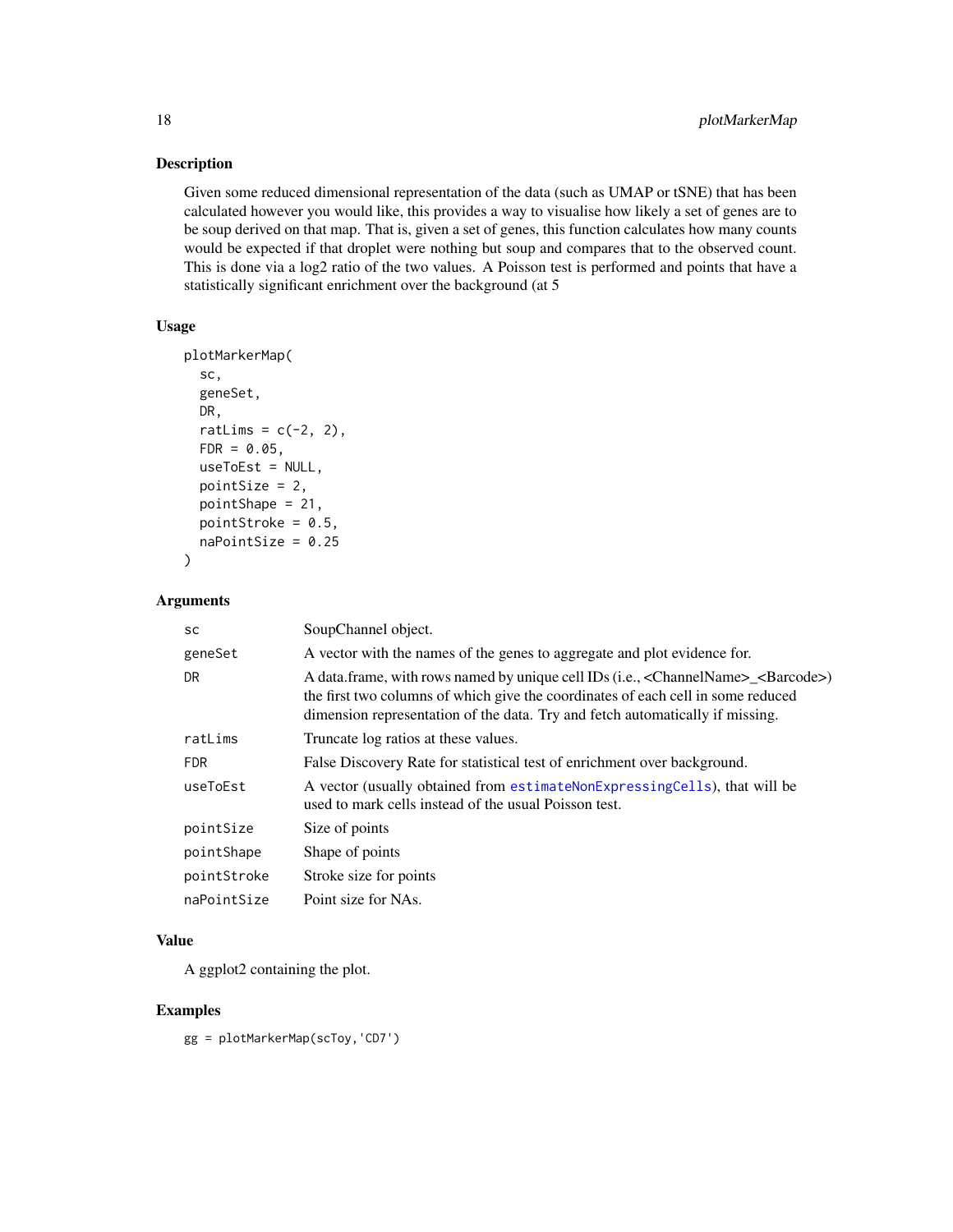<span id="page-18-0"></span>plotSoupCorrelation *Plot correlation of expression profiles of soup and aggregated cells*

# Description

Calculates an expression profile by aggregating counts across all cells and plots this (on a log10 scale) against the expression profile of the soup.

# Usage

```
plotSoupCorrelation(sc)
```
# Arguments

sc A SoupChannel object.

# Value

A ggplot2 object containing the plot.

print.SoupChannel *Print method for SoupChannel*

# Description

Prints a summary of a SoupChannel object.

# Usage

## S3 method for class 'SoupChannel'  $print(x, \ldots)$ 

#### Arguments

|   | A SoupChannel object. |
|---|-----------------------|
| . | Currently unused.     |

# Value

Nothing. Prints message to console.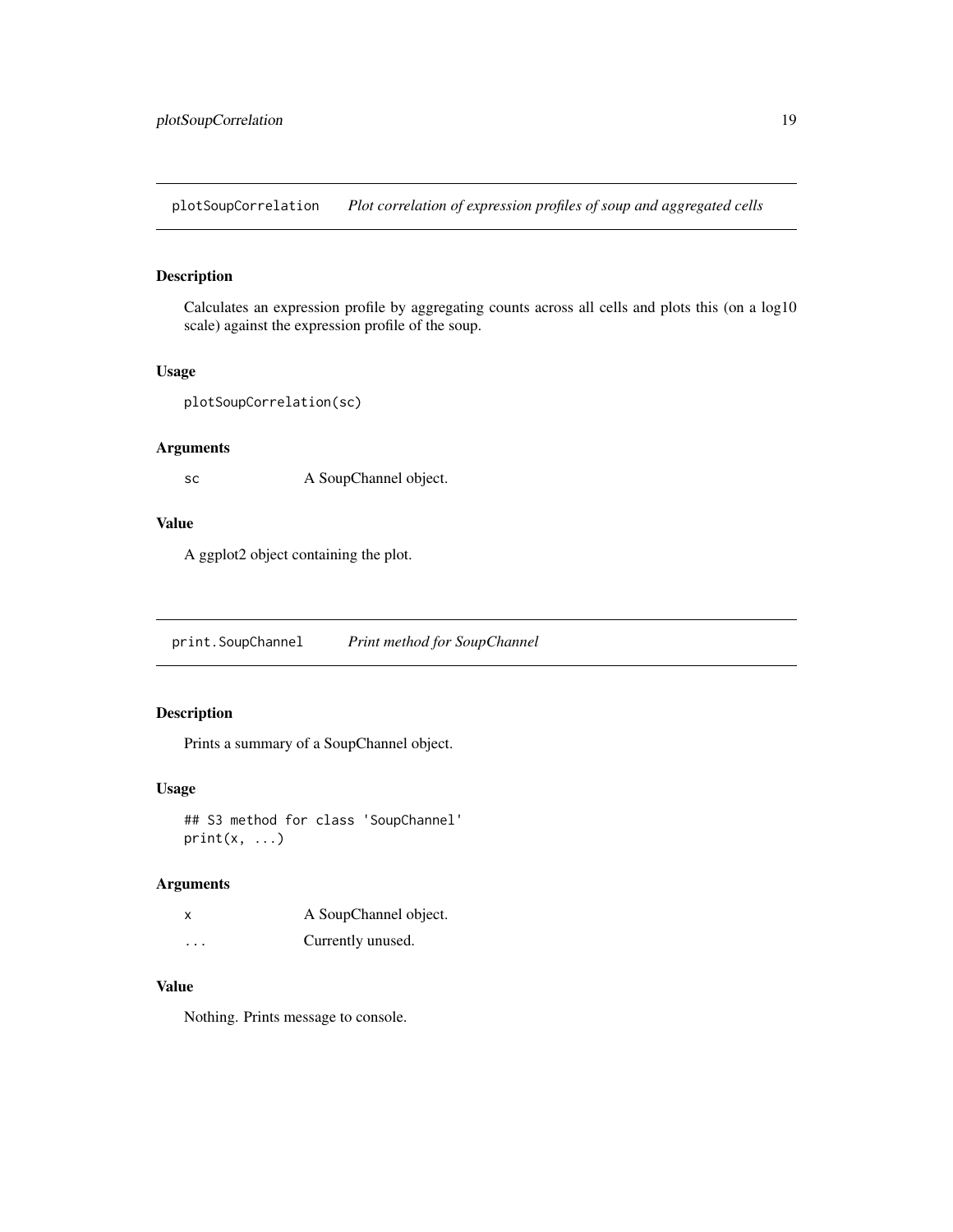#### **Description**

Uses tf-idf ordering to get the top N markers of each cluster. For each cluster, either the top N or all genes passing the hypergeometric test with the FDR specified, whichever list is smallest.

#### Usage

```
quickMarkers(toc, clusters, N = 10, FDR = 0.01, expressCut = 0.9)
```
#### **Arguments**

| toc        | Table of counts. Must be a sparse matrix.              |
|------------|--------------------------------------------------------|
| clusters   | Vector of length ncol (toc) giving cluster membership. |
| N          | Number of marker genes to return per cluster.          |
| <b>FDR</b> | False discover rate to use.                            |
| expressCut | Value above which a gene is considered expressed.      |

# Details

Term Frequency - Inverse Document Frequency is used in natural language processing to identify terms specific to documents. This function uses the same idea to order genes within a group by how predictive of that group they are. The main advantage of this is that it is extremely fast and gives reasonable results.

To do this, gene expression is binarised in each cell so each cell is either considered to express or not each gene. That is, we replace the counts with toc > zeroCut. The frequency with which a gene is expressed within the target group is compared to the global frequency to calculate the tf-idf score. We also calculate a multiple hypothesis corrected p-value based on a hypergeometric test, but this is extremely permissive.

#### Value

data.frame with top N markers (or all that pass the hypergeometric test) and their statistics for each cluster.

# Examples

```
#Calculate markers of clusters in toy data
mrks = quickMarkers(scToy$toc,scToy$metaData$clusters)
## Not run:
#Calculate markers from Seurat (v3) object
mrks = quickMarkers(srat@assays$RNA@count,srat@active.ident)
```
## End(Not run)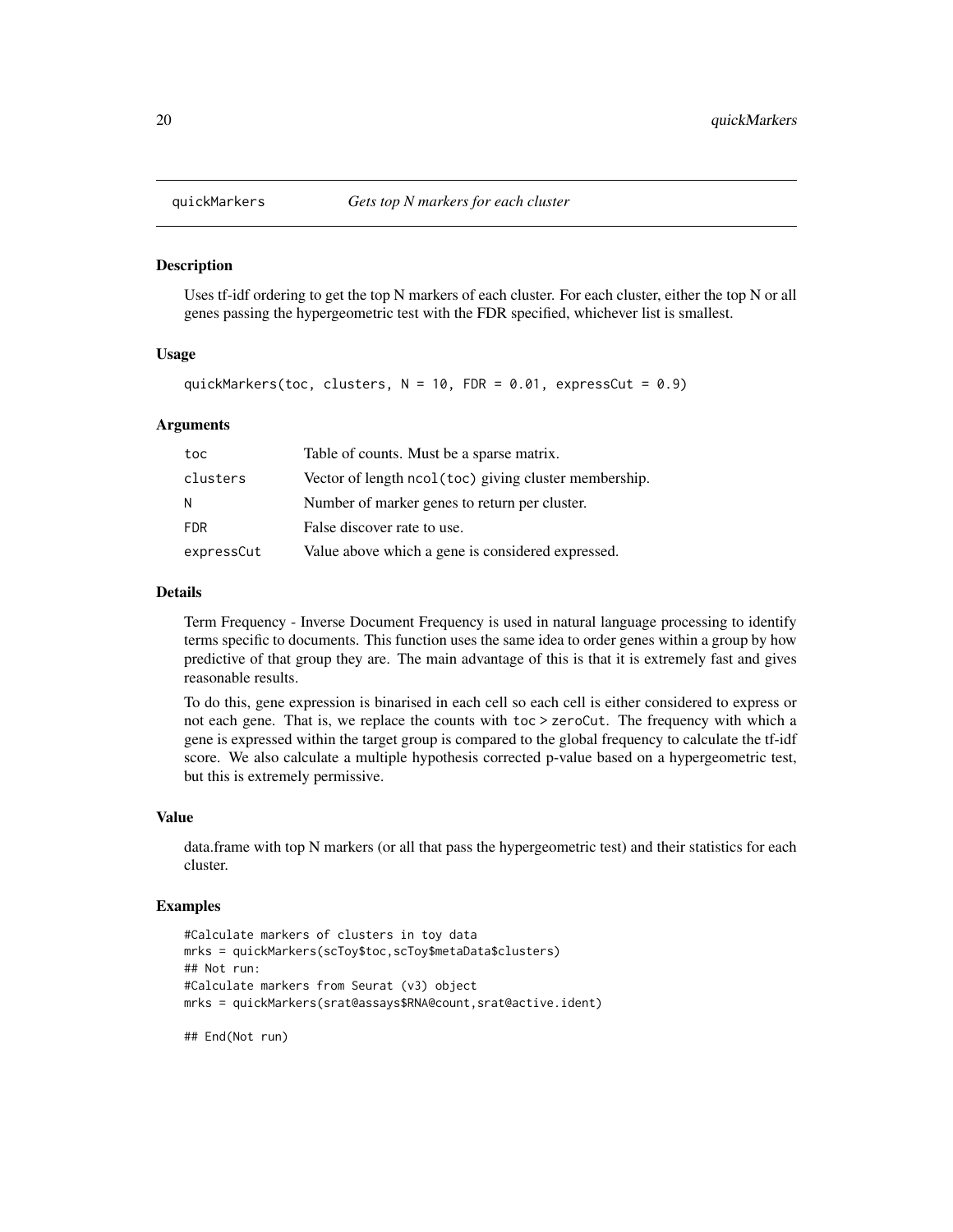<span id="page-20-0"></span>

# Description

A [SoupChannel](#page-23-1) object created from the toy data used in examples.

# Usage

data(scToy)

# Format

scToy is a SoupChannel object.

## Details

The toy data is created from a modified version of the extremely reduced Seurat pbmc\_small dataset. It includes clusters, tSNE coordinates and a flat estimate of 0.1 contamination. It includes data for only 226 genes and 62 cells and should not be used for anything other than testing functions as it is not representative of real data in any way.

<span id="page-20-1"></span>setClusters *Sets clustering for SoupChannel*

#### Description

Adds or updates clustering information to meta-data table in SoupChannel object.

## Usage

```
setClusters(sc, clusters)
```
#### Arguments

| SC.      | A SoupChannel object.                                                          |  |
|----------|--------------------------------------------------------------------------------|--|
| clusters | A named vector, where entries are the cluster IDs and names are cellIDs. If no |  |
|          | names are provided, the order is assumed to match the order in sc\$metaData.   |  |

#### Value

An updated SoupChannel object with clustering information stored.

#### Examples

```
sc = load10X(system.file('extdata','toyData',package='SoupX'))
mDat = read.table(system.file('extdata','toyData','metaData.tsv',package='SoupX'),sep='\t')
sc = setClusters(sc,mDat$res.1)
```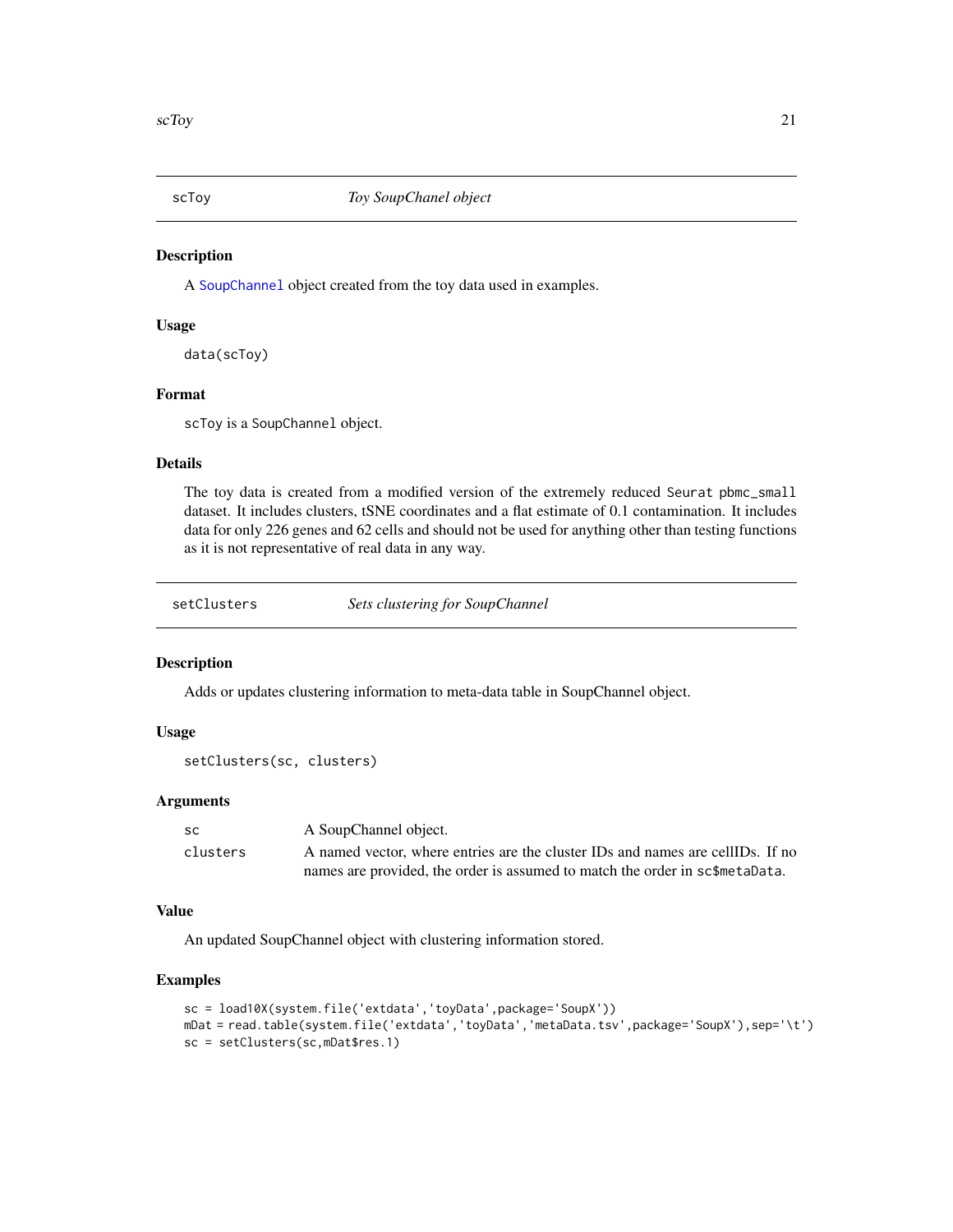```
setContaminationFraction
```
*Manually set contamination fraction*

# Description

Manually specify the contamination fraction.

# Usage

```
setContaminationFraction(sc, contFrac, forceAccept = FALSE)
```
# Arguments

| <b>SC</b>   | A SoupChannel object.                                                                                                                                                  |  |
|-------------|------------------------------------------------------------------------------------------------------------------------------------------------------------------------|--|
| contFrac    | The contamination fraction. Either a constant, in which case the same value is<br>used for all cells, or a named vector, in which case the value is set for each cell. |  |
| forceAccept | A warning or error is usually returned for extremely high contamination frac-<br>tions. Setting this to TRUE will turn these into messages and proceed.                |  |

# Value

A modified SoupChannel object for which the contamination (rho) has been set.

# Examples

```
sc = load10X(system.file('extdata','toyData',package='SoupX'))
sc = setContainerionFraction(sc, \theta.1)
```

| M. | I |  |
|----|---|--|
|----|---|--|

R *Manually set dimension reduction for a channel* 

# Description

Manually specify the dimension reduction

## Usage

setDR(sc, DR, reductName = NULL)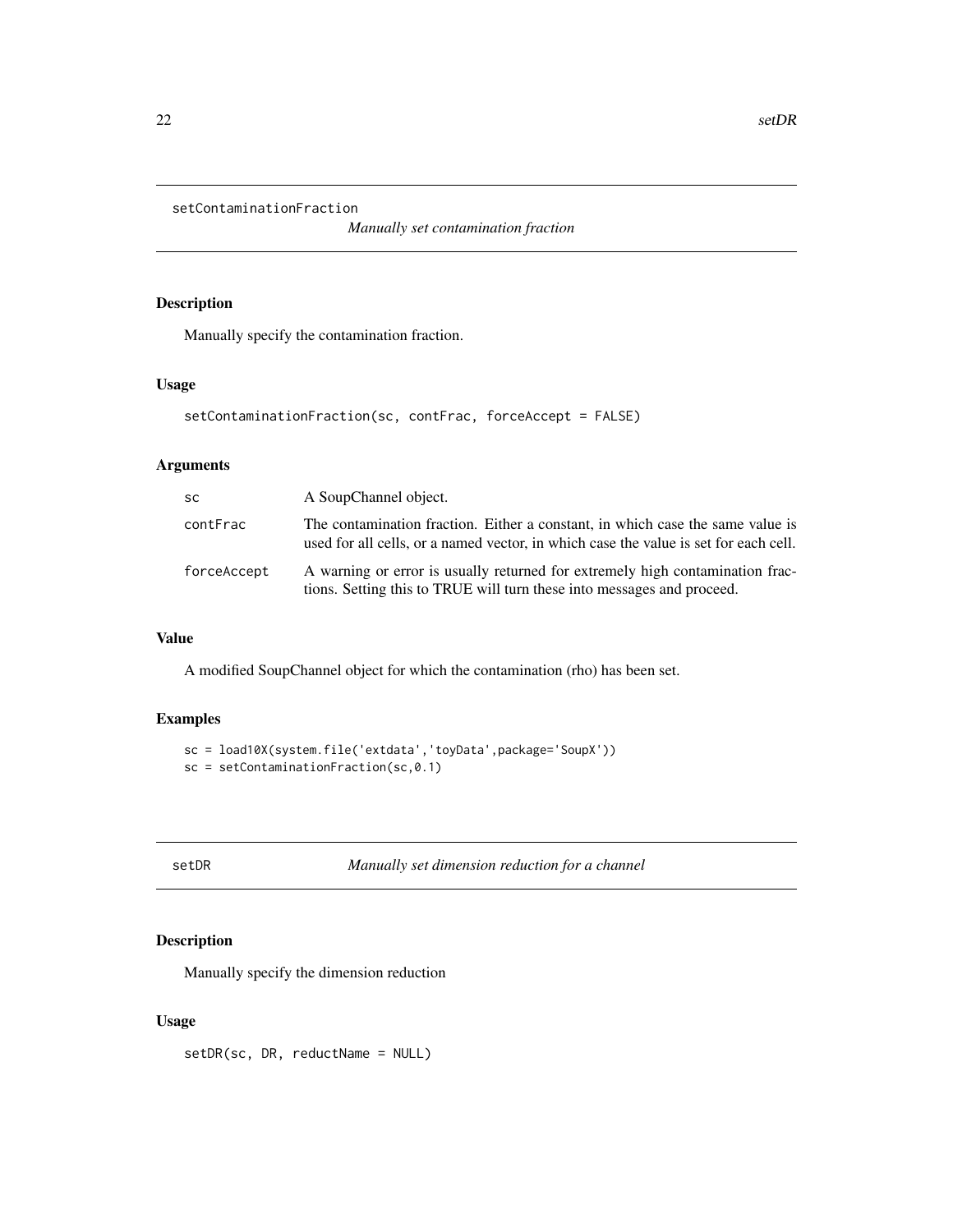# <span id="page-22-0"></span>setSoupProfile 23

# Arguments

| <b>SC</b>  | A SoupChannel object.                                                                                                                                                                                                                                                                       |
|------------|---------------------------------------------------------------------------------------------------------------------------------------------------------------------------------------------------------------------------------------------------------------------------------------------|
| DR         | The dimension reduction coordinates (e.g., tSNE). This must be a data.frame,<br>with two columns giving the two dimension reduction coordinates. The data frame<br>must either have row names matching the row names of sc\$metaData, or be or-<br>dered in the same order as sc\$metaData. |
| reductName | What to name the reduction (defaults to column names provided).                                                                                                                                                                                                                             |

# Value

A modified SoupChannel object for which the dimension reduction has been set.

# Examples

```
sc = load10X(system.file('extdata','toyData',package='SoupX'))
mDat = read.table(system.file('extdata','toyData','metaData.tsv',package='SoupX'),sep='\t')
sc = setDR(sc,mDat[,c('tSNE_1','tSNE_2')])
```

| setSoupProfile | Set soup profile |
|----------------|------------------|
|                |                  |

# Description

Manually sets or updates the soup profile for a SoupChannel object.

#### Usage

```
setSoupProfile(sc, soupProfile)
```
# Arguments

| -SC         | A SoupChannel object.                                                                                                                                                                               |
|-------------|-----------------------------------------------------------------------------------------------------------------------------------------------------------------------------------------------------|
| soupProfile | A data frame with columns est containing the fraction of soup for each gene,<br>counts containing the total counts for each gene and with row names corre-<br>sponding to the row names of sc\$toc. |

# Value

An updated SoupChannel object with the soup profile set.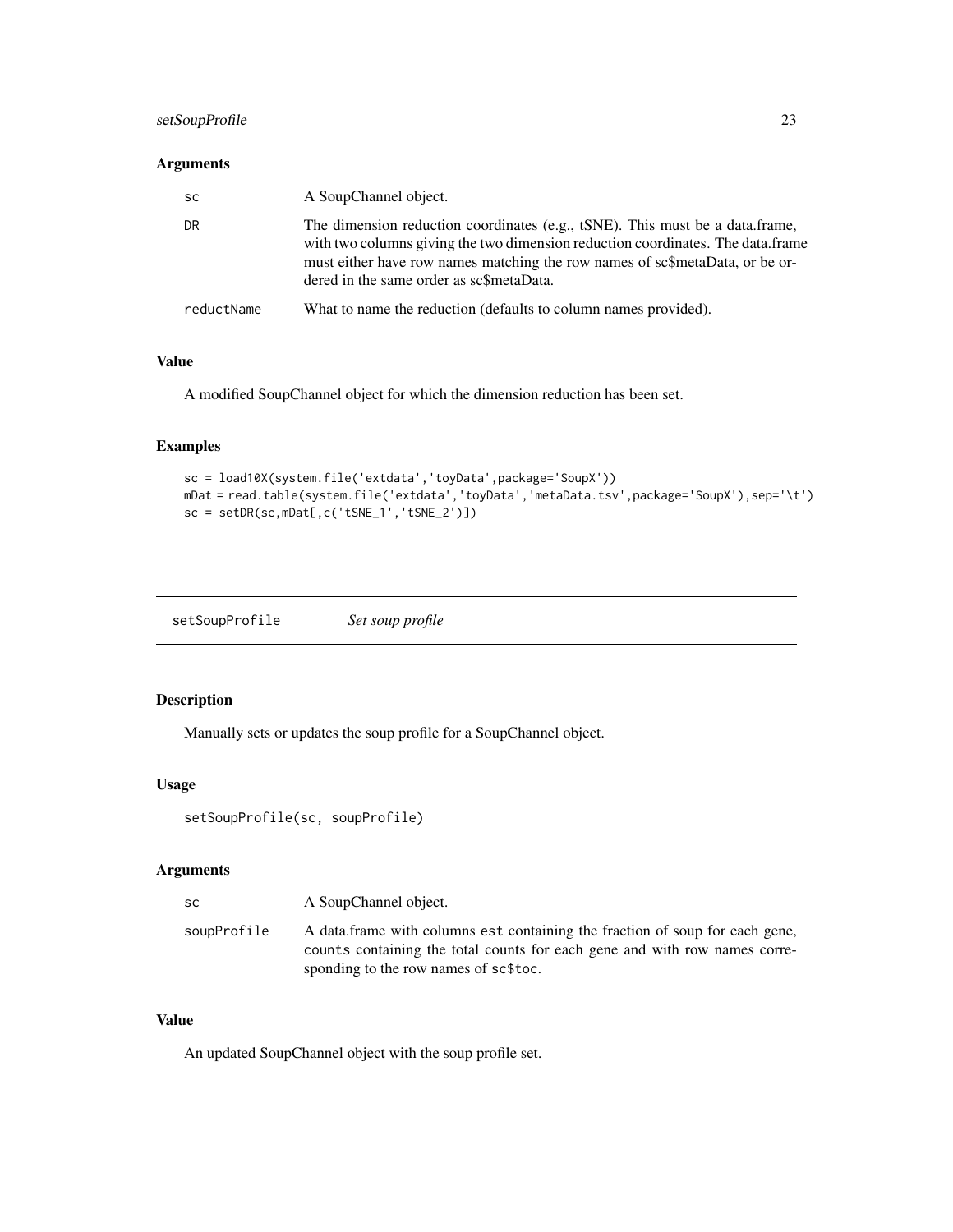# <span id="page-23-0"></span>Examples

```
#Suppose only table of counts is available
toc = Seurat::Read10X(system.file('extdata','toyData','filtered_gene_bc_matrices','GRCh38',
                                  package='SoupX'))
#Suppress calculating soup profile automatically
sc = SoupChannel(toc,toc,calcSoupProfile=FALSE)
#And add manually
rowSums = Matrix::rowSums
soupProf = data.frame(row.names = rownames(toc),est=rowSums(toc)/sum(toc),counts=rowSums(toc))
sc = setSoupProfile(sc,soupProf)
```
<span id="page-23-1"></span>SoupChannel *Construct a SoupChannel object*

# Description

Creates a SoupChannel object that contains everything related to the soup estimation of a single channel.

# Usage

```
SoupChannel(tod, toc, metaData = NULL, calcSoupProfile = TRUE, ...)
```
# Arguments

| tod             | Table of droplets. A matrix with columns being each droplet and rows each<br>gene.                                                                                                                 |
|-----------------|----------------------------------------------------------------------------------------------------------------------------------------------------------------------------------------------------|
| toc             | Table of counts. Just those columns of tod that contain cells.                                                                                                                                     |
| metaData        | Meta data pertaining to the cells. Optional. Must be a data-frame with rownames<br>equal to column names of toc.                                                                                   |
| calcSoupProfile |                                                                                                                                                                                                    |
|                 | By default, the soup profile is calculated using estimate Soup with default val-<br>ues. If you want to do something other than the defaults, set this to FALSE and<br>call estimateSoup manually. |
| $\ddotsc$       | Any other named parameters to store.                                                                                                                                                               |

#### Value

A SoupChannel object.

#### See Also

SoupChannelList estimateSoup setSoupProfile setClusters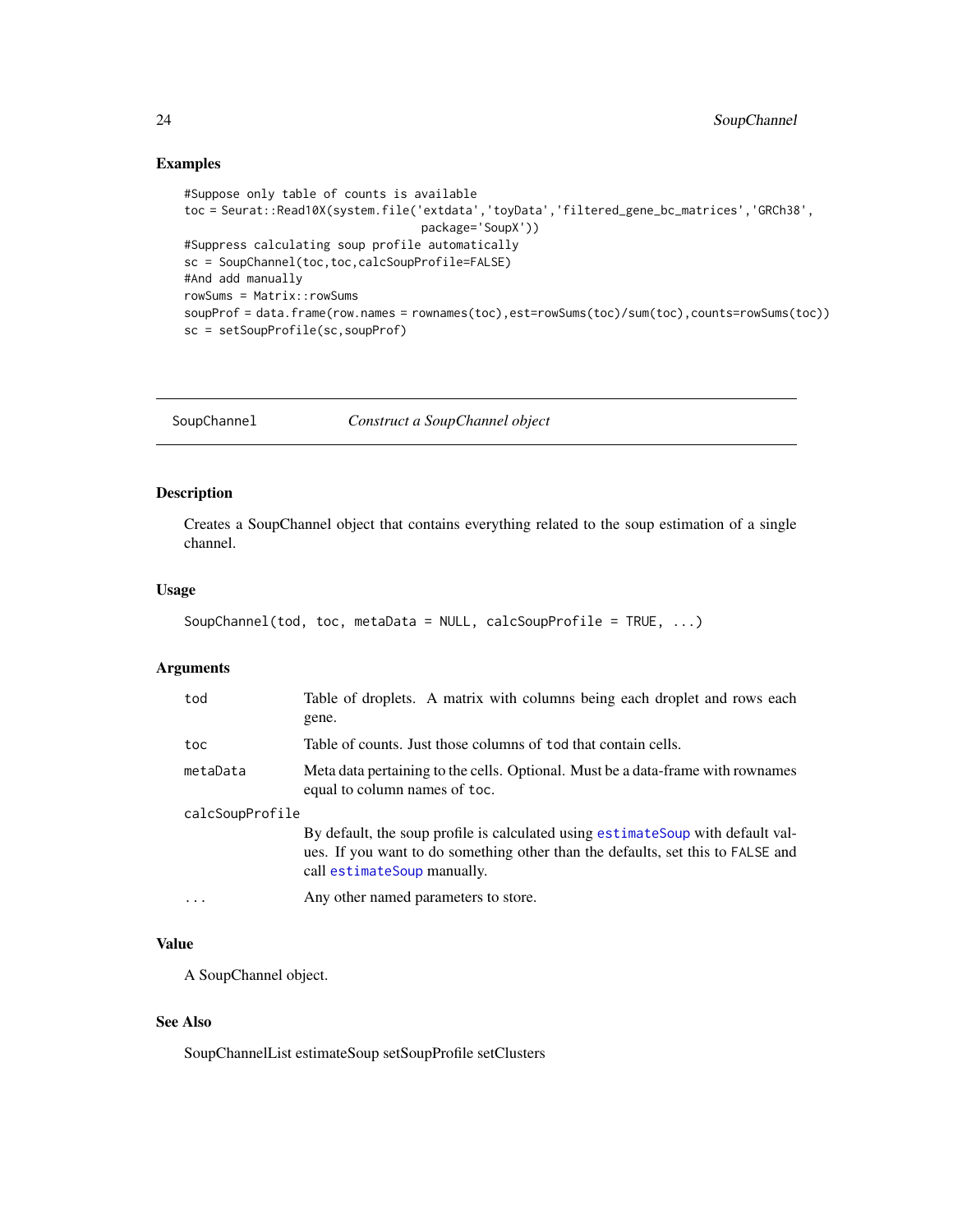#### <span id="page-24-0"></span> $SoupX$  25

# Examples

```
#Load droplet and count tables
tod = Seurat::Read10X(system.file('extdata','toyData','raw_gene_bc_matrices','GRCh38',
                                  package='SoupX'))
toc = Seurat::Read10X(system.file('extdata','toyData','filtered_gene_bc_matrices','GRCh38',
                                  package='SoupX'))
#Default calculates soup profile
sc = SoupChannel(tod,toc)
names(sc)
#This can be suppressed
sc = SoupChannel(tod,toc,calcSoupProfile=FALSE)
names(sc)
```
SoupX *SoupX: Profile, quantify and remove ambient RNA expression from droplet based RNA-seq*

#### **Description**

This package implements the method described in REF. First a few notes about nomenclature: soup - Used a shorthand to refer to the ambient RNA which is contained in the input solution to droplet based RNA-seq experiments and ends up being sequenced along with the cell endogenous RNAs that the experiment is aiming to quantify. channel - This refers to a single run input into a droplet based sequencing platform. For Chromium 10X 3' sequencing there are currently 8 "channels" per run of the instrument. Because the profile of the soup depends on the input solution, this is the minimal unit on which the soup should be estimated and subtracted.

# Details

The essential step in performing background correction is deciding which genes are not expressed in a reasonable fraction of cells. This is because SoupX estimates the contamination fraction by comparing the expression of these non-expressed genes in droplets containing cells to the soup defined from empty droplets. For solid tissue, the set of Haemoglobin genes usually works well. The key properties a gene should have are: - it should be easy to identify when it is truly expressed (i.e., when it's expressed, it should be highly expressed) - it should be highly specific to a certain cell type or group of cell types so that when the expression level is low, you can be confident that the expression is coming from the soup and not a very low level of expression from the cell

Spike-in RNAs are the best case scenario. In the case where you do not have spike-ins and haemoglobin genes are not viable estimators, the user should begin by using the [plotMarkerDis](#page-15-1)[tribution](#page-15-1) function to plot those genes with bi-modal distributions that have a pattern of expression across cells that is consistent with high cell-type specificity. The user should then select a set of genes that can be used for estimation from this list. One or two high quality genes is usually sufficient to obtain a good estimate for the average contamination level of a channel.